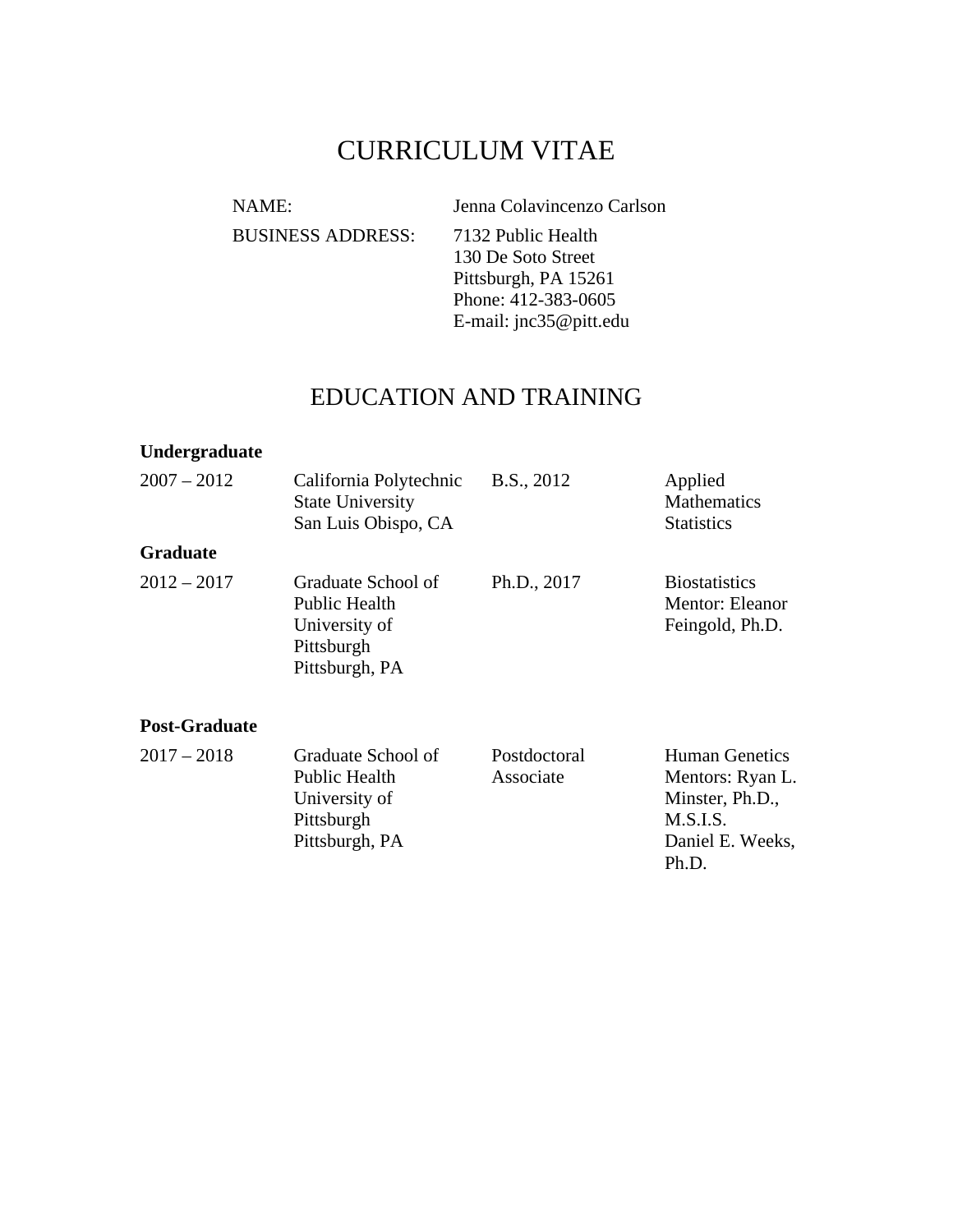### APPOINTMENTS AND POSITIONS

| <b>Academic</b>     |                     |                                                                                                              |
|---------------------|---------------------|--------------------------------------------------------------------------------------------------------------|
| $2018 -$            | Assistant Professor | Department of Biostatistics<br>Graduate School of Public Health<br>University of Pittsburgh, Pittsburgh, PA  |
| $2019-$             | Assistant Professor | Department of Human Genetics<br>Graduate School of Public Health<br>University of Pittsburgh, Pittsburgh, PA |
| <b>Non-Academic</b> |                     |                                                                                                              |

n/a

## CERTIFICATION AND LICENSURE

| <b>Specialty Certification</b> |                                   |             |
|--------------------------------|-----------------------------------|-------------|
| 2012                           | <b>SAS®</b> Certified Base        | <b>SAS®</b> |
|                                | Programmer for SAS <sup>®</sup> 9 |             |

**Medical or Other Professional Licensure**

n/a

## MEMBERSHIP IN PROFESSIONAL AND SCIENTIFIC **SOCIETIES**

| $2015 -$ | American Society of Human Genetics      |
|----------|-----------------------------------------|
| $2019-$  | <b>American Statistical Association</b> |

## **HONORS**

| 2012 | μσρ National Statistics Honorary<br>Society          |
|------|------------------------------------------------------|
| 2012 | <b>TIME</b> National Mathematics Honorary<br>Society |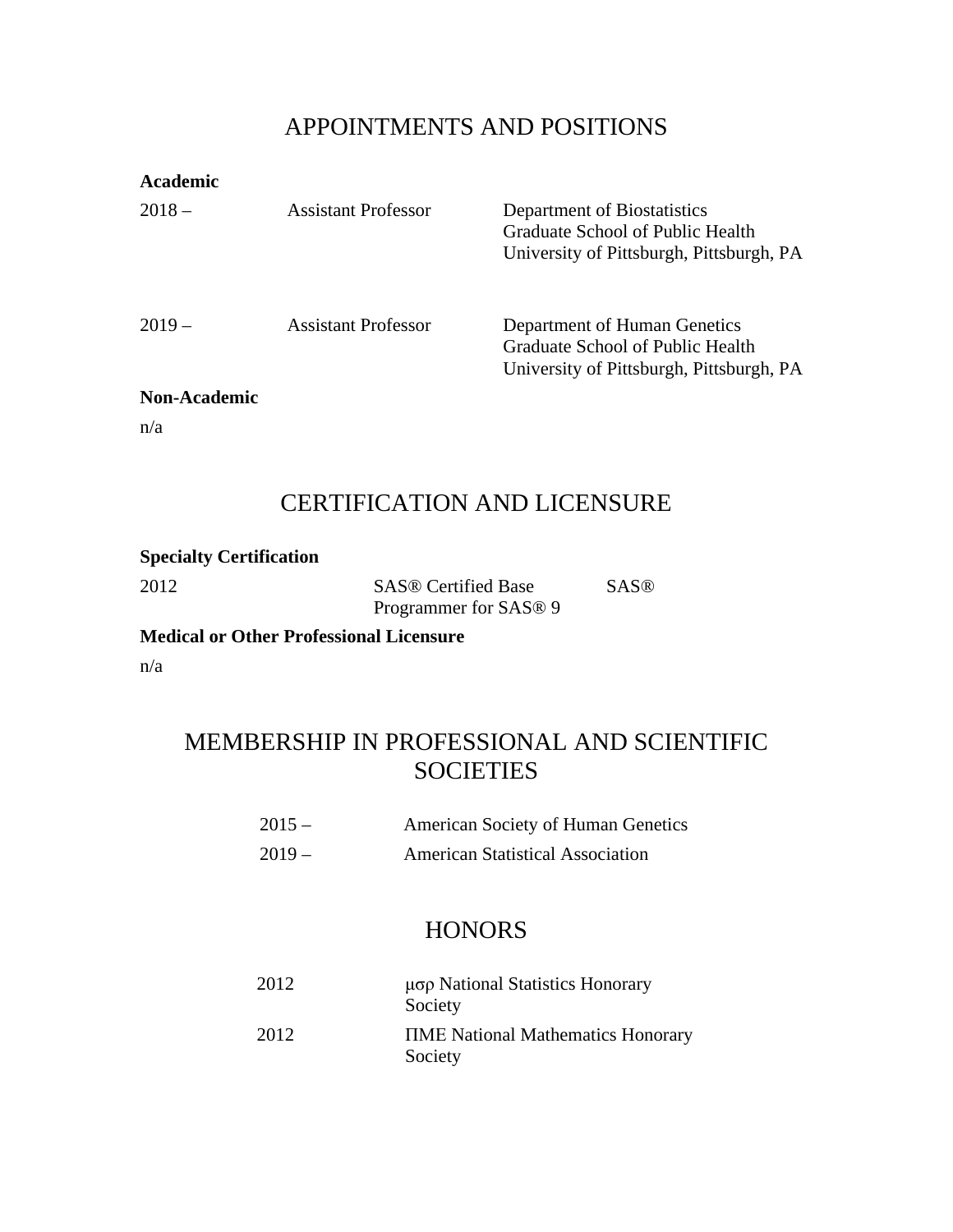| 2013 | Student Scholar<br><b>Pharmaceutical SAS® User Group</b>                                                                                                      |
|------|---------------------------------------------------------------------------------------------------------------------------------------------------------------|
| 2013 | Student Scholar<br>Western Users of SAS® Software                                                                                                             |
| 2013 | Student Ambassador Honorable<br>Mention<br>SAS® Global Forum                                                                                                  |
| 2015 | <b>Biostatistics Department Award for</b><br>Dean's Day Poster Presentation,<br>Second Place<br>Graduate School of Public Health,<br>University of Pittsburgh |
| 2017 | <b>Biostatistics Department Award for</b><br>Dean's Day Poster Presentation, First<br>Place<br>Graduate School of Public Health,<br>University of Pittsburgh  |

## PROFESSIONAL ACTIVITIES

# **1. Teaching**

|  | a. Courses Taught |  |
|--|-------------------|--|
|--|-------------------|--|

| <b>Years</b><br><b>Taught</b> | <b>Course Number: Title</b>                                                  | <b>Hours of Lecture,</b><br>credits<br>Average<br><b>Enrollment</b> | Role in course<br><b>Primary/Coordinator</b>                             |
|-------------------------------|------------------------------------------------------------------------------|---------------------------------------------------------------------|--------------------------------------------------------------------------|
| 2017,<br>2019,<br>2021        | BIOST 2011: Principles<br>of Statistical Reasoning                           | Spring, 3 h/wk, 3 cr<br>72 students                                 | Primary Instructor and<br>Course Designer<br>in 2017: Teaching<br>Fellow |
| $2018 -$                      | <b>BIOST 2039:</b><br><b>Biostatistical Methods</b>                          | Fall, $3 h/wk$ , $3 cr$<br>13 students                              | Primary Instructor and<br>Course Designer                                |
| $2018 -$                      | <b>BIOST 2041:</b><br><b>Introduction to Statistical</b><br>Methods          | Fall, $3 h/wk$ , $3 cr$<br>160 students                             | Primary Instructor and<br>Course Designer                                |
| $2020 -$                      | BIOST 2099: Capstone                                                         | Spring/Summer/Fall,<br>$2 h/wk$ , $2 cr$<br>4 students              | Co-instructor                                                            |
| 2021                          | BIOST 2021: Special<br><b>Studies (Biostatistics</b><br>theory fundamentals) | Spring,<br>3 hr/wk, 3 cr, 1<br>student                              | Primary<br><b>Instructor/Mentor</b>                                      |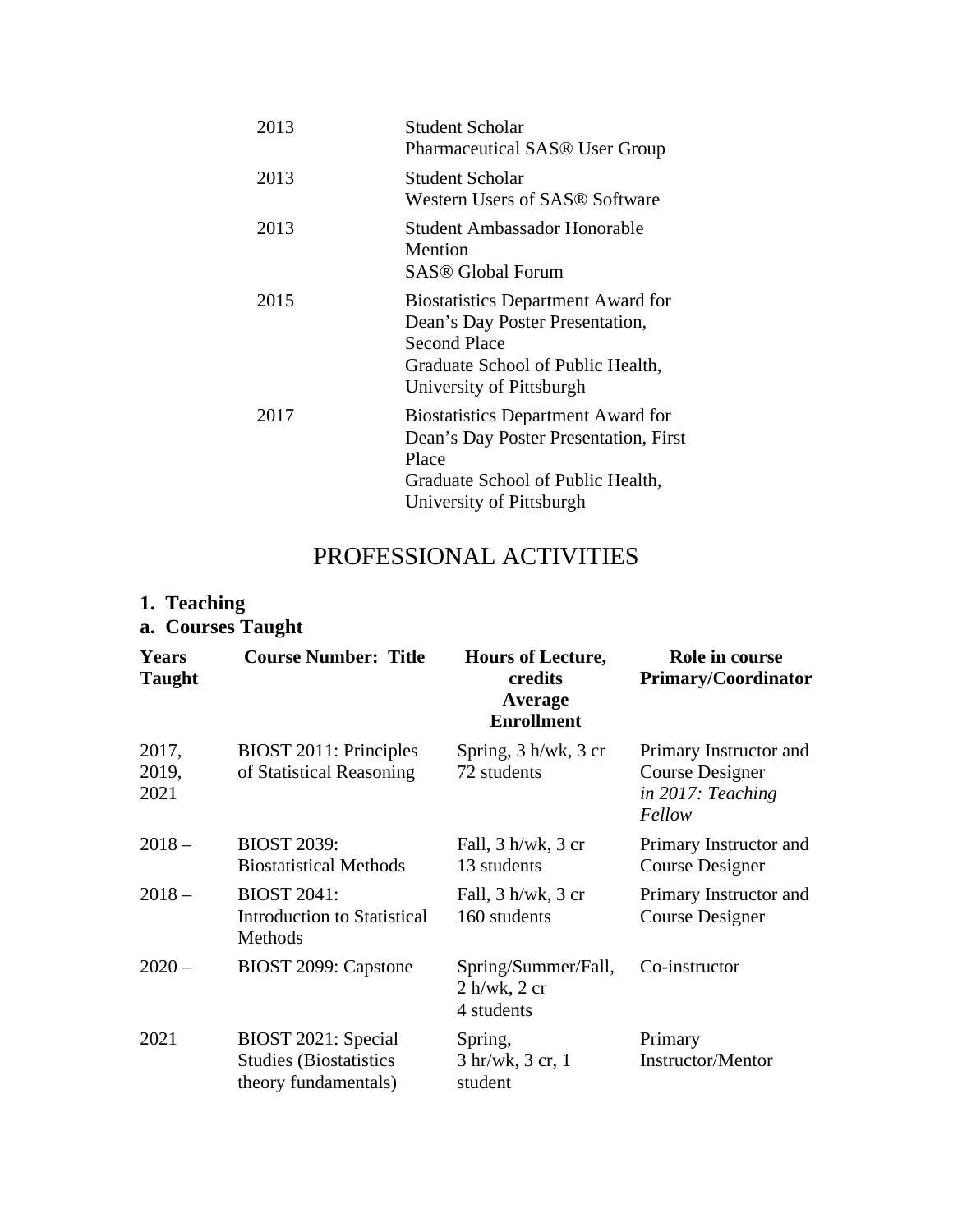| <b>b. Other Teaching</b> (lectures, tutorials, and continuing education courses) |  |
|----------------------------------------------------------------------------------|--|
|----------------------------------------------------------------------------------|--|

| Date(s)  | <b>Type of Teaching</b>                                                                                                                       | <b>Title</b>                                               |
|----------|-----------------------------------------------------------------------------------------------------------------------------------------------|------------------------------------------------------------|
| 2011     | <b>Teaching Assistant</b><br>Linear Algebra II (MATH 306)<br>California Polytechnic State University                                          |                                                            |
| 2012     | <b>Teaching Assistant</b><br>Introduction to Statistical Concepts and<br>Methods (STAT 217)<br>California Polytechnic State University        |                                                            |
| 2012     | <b>Teaching Assistant</b><br>Principles of Statistical Reasoning<br>(BIOST 2011)<br>University of Pittsburgh                                  |                                                            |
| 2013     | <b>Teaching Assistant</b><br><b>SAS Data Management and Analysis</b><br>(BIOST 2093)<br>University of Pittsburgh                              |                                                            |
| 2013     | Two lectures<br><b>SAS Data Management and Analysis</b><br>(BIOST 2093)<br>University of Pittsburgh                                           | ODS and ODS<br>Graphics<br><b>Macros</b>                   |
| 2016     | Two lectures<br>Human Population Genetics (HUGEN<br>2022)<br>University of Pittsburgh                                                         | Gene Mapping:<br>Genome-Wide<br><b>Association Studies</b> |
| 2017     | <b>Teaching Fellow</b><br>Principles of Statistical Reasoning<br>(BIOST 2011)<br>University of Pittsburgh                                     |                                                            |
| $2020 -$ | Workshop Creator and Instructor (2)<br>workshops, offered every semester)<br><b>Heath Sciences Library System</b><br>University of Pittsburgh | Introduction to R                                          |
| 2020     | Workshop Co-Creator and Co-Instructor<br>(2 workshops)<br><b>Heath Sciences Library System</b><br>University of Pittsburgh                    | Introduction to<br><b>Critical Appraisal</b>               |
| $2020 -$ | Workshop Creator and Instructor (2)<br>workshops, offered every semester)<br><b>Heath Sciences Library System</b><br>University of Pittsburgh | Data Management<br>in R                                    |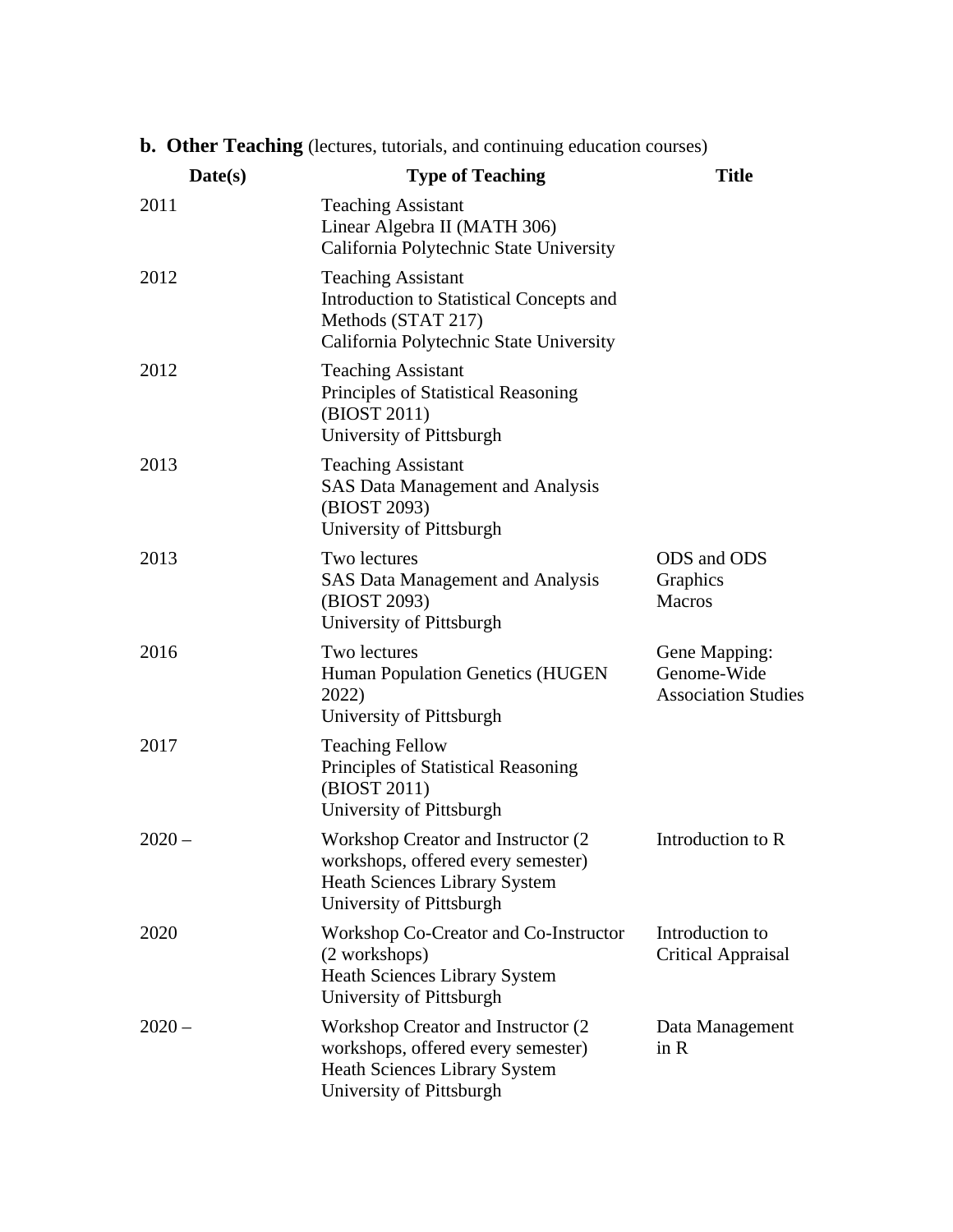| Date(s)  | <b>Type of Teaching</b>                                                    | <b>Title</b>        |
|----------|----------------------------------------------------------------------------|---------------------|
| $2020 -$ | Workshop Creator and Instructor (2)                                        | Data Visualization  |
|          | workshops, offered every semester)<br><b>Heath Sciences Library System</b> | in R with $ggplot2$ |
|          | University of Pittsburgh                                                   |                     |

## **c. Major Advisor for Graduate Student Essays, Theses, and Dissertations**

| Name of<br><b>Student</b> | <b>Degree</b><br>Awarded,<br>Year | <b>Type of Document and Title</b>                                                                                                                                                                                                   | <b>Notes</b>                          |
|---------------------------|-----------------------------------|-------------------------------------------------------------------------------------------------------------------------------------------------------------------------------------------------------------------------------------|---------------------------------------|
| Ian Campbell              | Ph.D. BIOST                       | n/a                                                                                                                                                                                                                                 | Left<br>Program                       |
| Molly<br>McKune           | M.S. BIOST,<br>2021               | Thesis: The Role of Sleep in<br>Mediating the Relationship<br>Between BMI and CVD Risk<br><b>Factors in Samoan Adults</b>                                                                                                           |                                       |
| Gregory<br>Procario       | M.S. BIOST,<br>2021               | <b>Thesis: Predicting Body</b><br><b>Composition Measurements in</b><br>Samoan Adults with Multivariate<br><b>Adaptive Regression Splines and</b><br>Assessing the Effect of a Missense<br>Variant in CREBRF on Body<br>Composition |                                       |
| Arvon<br>Clemons II       | M.S. BIOST<br><b>SCG</b>          |                                                                                                                                                                                                                                     | In progress                           |
| <b>Mark Vater</b>         | M.S. BIOST                        |                                                                                                                                                                                                                                     | Thesis co-<br>advisor,<br>In progress |
| Alexis<br>Cenname         | M.S. BIOST<br><b>SCG</b>          |                                                                                                                                                                                                                                     | In progress                           |
| Dengxiaoyu<br>Shi         | M.S. BIOST                        |                                                                                                                                                                                                                                     | In progress                           |
| Henry Thorpe              | M.S. BIOST<br><b>SCG</b>          |                                                                                                                                                                                                                                     | In progress                           |
| Shan Wu                   | M.S. BIOST                        |                                                                                                                                                                                                                                     | In progress                           |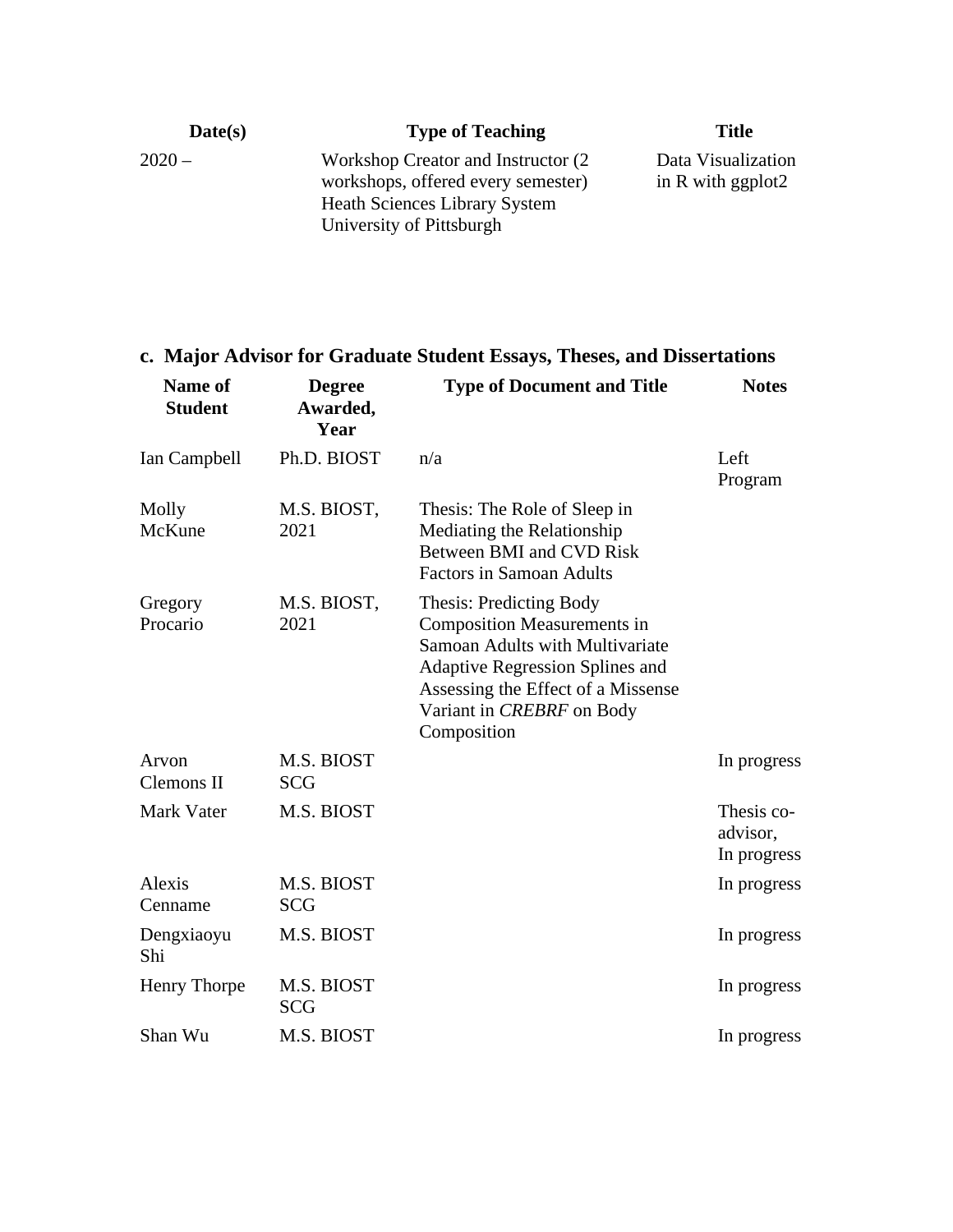| <b>Dates</b><br><b>Served</b> | Name of<br><b>Student</b> | <b>Degree</b><br><b>Awarded</b>       | <b>Title of Dissertation/Essay</b>                                                                                                                         |
|-------------------------------|---------------------------|---------------------------------------|------------------------------------------------------------------------------------------------------------------------------------------------------------|
| 2019                          | Priyanka<br>Setty         | M.S.<br><b>Biostatistics</b>          | A comparative analysis to predict p53<br>activity using classification models                                                                              |
| 2019                          | Kendra<br><b>Bobby</b>    | M.S.<br><b>Biostatistics</b>          | Spatial association between social<br>vulnerability and accidental poisoning<br>mortality in Pennsylvania and its adjacent<br>states                       |
| 2019                          | Kelly<br>Cahill           | M.S.<br><b>Biostatistics</b>          | rfTSP: A non-parametric predictive model<br>with order-based feature selection for<br>transcriptomic data                                                  |
| $2019 -$<br>2020              | Andrew<br>Fazenbaker      | M.S.<br>Genetic<br>Counseling         | Epilepsy panel testing criteria: a clinical<br>assessment                                                                                                  |
| $2019 -$<br>2020              | Jessica<br>Tiner          | M.P.H<br>Public<br>Health<br>Genetics | Utility of <i>CREBRF</i> genotype with BMI in<br>prediction of type 2 diabetes                                                                             |
| 2020                          | Kayleigh<br>Adamson       | M.S.<br><b>Biostatistics</b>          | A gaussian-mixture model analysis of<br>polydrug use in opioid overdose deaths                                                                             |
| 2020                          | Jennifer<br>Fedor         | M.S.<br><b>Biostatistics</b>          | Prediction health-related quality of life in<br>early adulthood from individual difference<br>in adolescent neurocognitive development                     |
| 2020                          | Elijah<br>Lovelace        | M.S.<br><b>Biostatistics</b>          | Analysis of post-secondary bound<br>graduation rates in Pennsylvania public<br>schools                                                                     |
| 2020                          | Menqi<br>Wang             | M.S.<br><b>Biostatistics</b>          | Evaluating comparative effectiveness of<br>simultaneous liver and kidney versus liver<br>transplant alone using instrumental<br>variables                  |
| 2020                          | Anni Guo                  | M.S.<br><b>Biostatistics</b>          | Predicting outcome in lost-to-follow-up<br>subjects from a 15-year observational<br>study of autosomal dominant polycystic<br>kidney disease               |
| 2020                          | Nabil<br>Awan             | M.S.<br><b>Biostatistics</b>          | Association of early chronic systemic<br>inflammation with depression at 12 months<br>post-traumatic brain injury and a<br>comparison of prediction models |

### **d. Service on Masters or Doctoral Committees**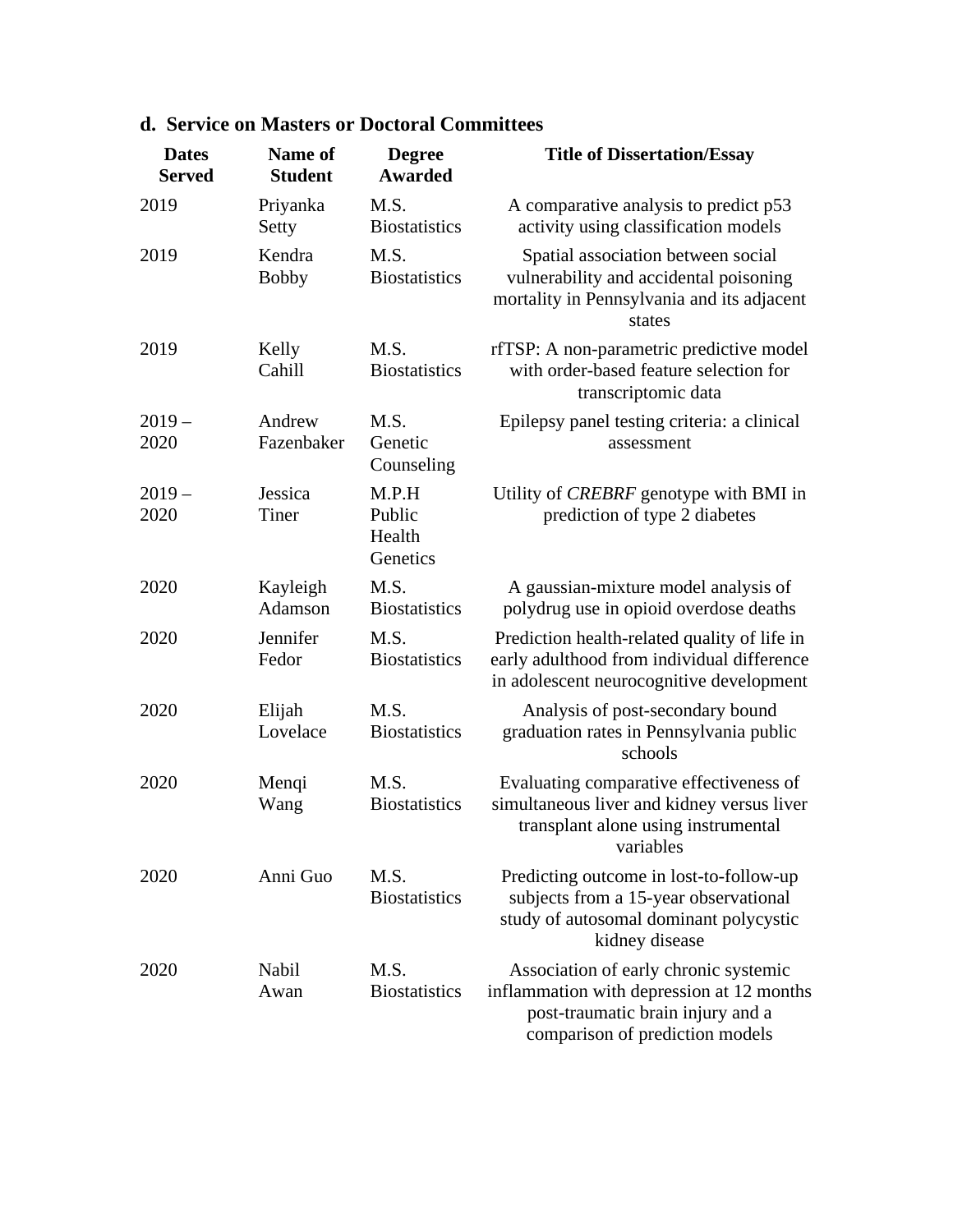| <b>Dates</b><br><b>Served</b> | Name of<br><b>Student</b> | <b>Degree</b><br><b>Awarded</b>              | <b>Title of Dissertation/Essay</b>                                                                                                                                                               |
|-------------------------------|---------------------------|----------------------------------------------|--------------------------------------------------------------------------------------------------------------------------------------------------------------------------------------------------|
| 2020                          | Chen'ao<br>Qian           | M.S.<br><b>Biostatistics</b>                 | Genome-wide association studies in<br>Samoans give insight into obesity by<br>investigating skinfold thickness                                                                                   |
| 2020                          | Dominic<br>DiSanto        | M.S.<br><b>Biostatistics</b>                 | <b>Treelet Dimension Reduction of Diagnoses</b><br>Among Intensive Care Unit Admissions                                                                                                          |
| $2020 -$<br>2021              | Gregory<br>Procario       | M.S.<br><b>Biostatistics</b>                 | Predicting Body Composition<br>Measurements in Samoan Adults with<br>Multivariate Adaptive Regression Splines<br>and Assessing the Effect of a Missense<br>Variant in CREBRF on Body Composition |
| $2020 -$<br>2021              | Molly<br>McKune           | M.S.<br><b>Biostatistics</b>                 | The Role of Sleep in Mediating the<br>Relationship Between BMI and CVD Risk<br><b>Factors in Samoan Adults</b>                                                                                   |
| 2021                          | Jason<br>Kennedy          | M.S.<br><b>Biostatistics</b>                 | Towards a Learning Health System: Using<br>Reinforcement Learning to Optimize<br><b>Treatment Decisions in Sepsis Patients</b>                                                                   |
| 2021                          | Ashika<br>Mani            | M.S.<br><b>Biostatistics</b>                 | Analyzing Deep Learning Techniques in<br><b>Accelerated Clinical Brain Magnetic</b><br>Resonance Imaging for Multiple Sclerosis                                                                  |
| 2021                          | Amber<br>Olander          | M.P.H<br>Public<br>Health<br>Genetics        | Assessing Genetic Associations with<br>Depressive Features and Body Mass Index<br>in Samoans                                                                                                     |
| 2021                          | Mark<br>Vater             | M.S.<br><b>Biostatistics</b><br>In progress  |                                                                                                                                                                                                  |
| 2021                          | Arvon<br>Clemons II       | M.S.<br><b>Biostatistics</b><br>In progress  |                                                                                                                                                                                                  |
| $2021 -$                      | Phuc Do                   | M.S.<br>Genetic<br>Counseling<br>In progress |                                                                                                                                                                                                  |

# **e. Service on Comprehensive or Qualifying Examination Committees**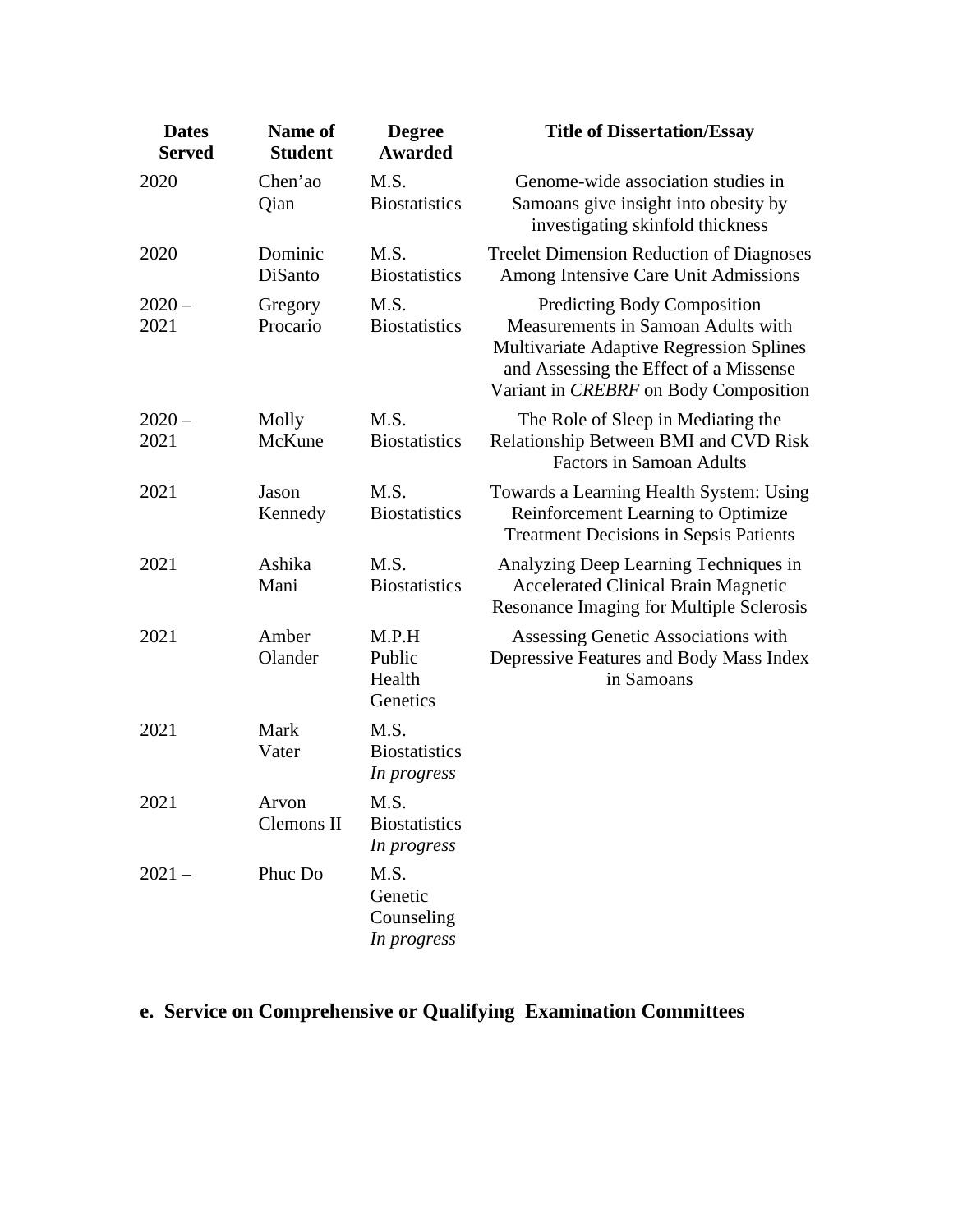| <b>Dates Served</b> | <b>Student Population</b>          | <b>Type of Exam</b><br>(Qualifying/Comprehensive) |
|---------------------|------------------------------------|---------------------------------------------------|
| 2019                | 21 M.S. Biostatistics<br>students  | Comprehensive                                     |
| 2019                | 14 Ph.D. Epidemiology<br>students  | Preliminary                                       |
| 2020                | 8 M.S. Biostatistics<br>students   | Comprehensive                                     |
| 2020                | 10 Ph.D. Biostatistics<br>students | Qualifying                                        |
| 2020                | 13 Ph.D. Epidemiology<br>students  | Preliminary                                       |
| 2021                | 14 M.S. Biostatistics<br>students  | Comprehensive                                     |
| 2021                | 16 Ph.D. Biostatistics<br>students | Qualifying                                        |
| 2021                | 14 Ph.D. Epidemiology<br>students  | Preliminary                                       |

| f. Supervision of Post-Doctoral Students, Residents, and Fellows |                        |                                                                           |  |  |
|------------------------------------------------------------------|------------------------|---------------------------------------------------------------------------|--|--|
| <b>Dates Supervised</b>                                          | <b>Name of Student</b> | <b>Position of</b><br><b>Student</b>                                      |  |  |
| $2019-$                                                          | Mohanraj Krishnan      | Postdoctoral<br>Associate<br>P.I.: Ryan L.<br>Minster, Ph.D.,<br>M.S.I.S. |  |  |
| $2019-$                                                          | <b>Emily Russell</b>   | Postdoctoral<br>Associate<br>P.I.: Ryan L.<br>Minster, Ph.D.,<br>M.S.I.S. |  |  |

## **g. Mentoring of Graduate Students in Field Placements**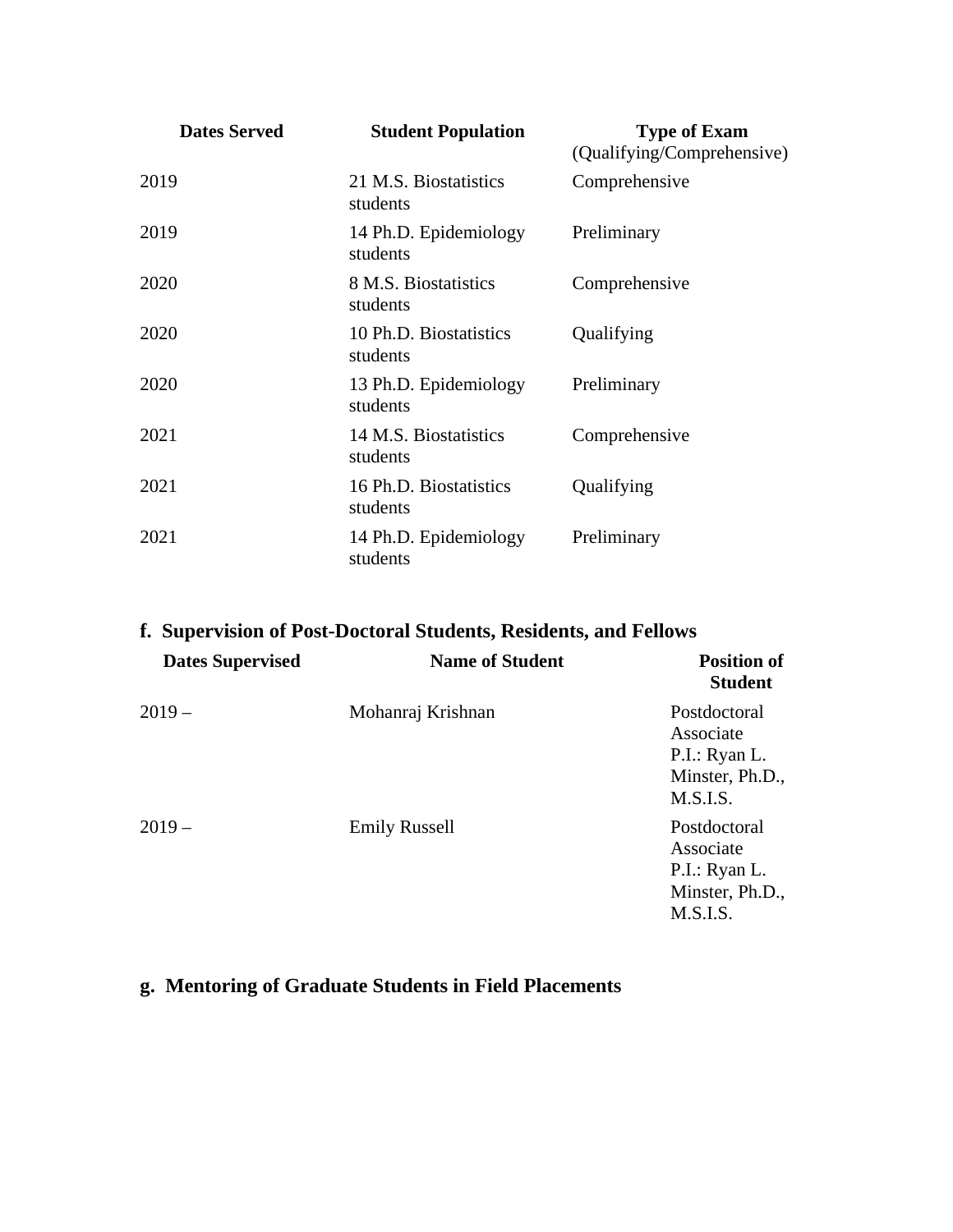| <b>Dates</b>  | <b>Name of Student</b>      | Degree/Program<br><b>Description</b> | <b>Field Site</b>                                                                  |
|---------------|-----------------------------|--------------------------------------|------------------------------------------------------------------------------------|
| $2017 - 2019$ | <b>Emily Russell</b>        | Ph.D. Human<br>Genetics              | Department of<br><b>Human Genetics</b><br>P.I. Ryan L. Minster,<br>Ph.D., M.S.I.S  |
| $2018 - 2020$ | Jerry Zhang                 | Ph.D. Biostatistics                  | Department of<br><b>Human Genetics</b><br>P.I.: Daniel E.<br>Weeks, Ph.D.          |
| $2019-$       | Zeynep Erdogan-<br>Yildirim | Ph.D. Human<br>Genetics              | Department of<br><b>Human Genetics</b><br>P.I. Ryan L. Minster,<br>Ph.D., M.S.I.S. |
| $2019 - 2020$ | Haoyi Fu                    | Ph.D. Biostatistics                  | Department of<br><b>Human Genetics</b><br>P.I.: Daniel E.<br>Weeks, Ph.D.          |

## **h. Other Teaching and Training**

| <b>Dates</b> | <b>Teaching Activity</b>                                                                          | <b>Program/Description</b>                                                                                                |
|--------------|---------------------------------------------------------------------------------------------------|---------------------------------------------------------------------------------------------------------------------------|
| 2016         | Workshop<br>Developing a Lesson<br>Plan                                                           | Attended workshop<br>University Center for Teaching and<br>Learning<br>University of Pittsburgh                           |
| 2016         | Workshop (1 session)<br>Dealing with Difficult<br><b>Situations</b>                               | Attended workshop<br>University Center for Teaching and<br>Learning<br>University of Pittsburgh                           |
| 2016         | Workshop (1 session)<br><b>Encouraging Student</b><br>Participation                               | Attended workshop<br>University Center for Teaching and<br>Learning<br>University of Pittsburgh                           |
| 2017         | Course (13 sessions)<br>Prep for the STEM<br>Classroom (ENGR<br>3001)                             | Completed course<br>Center for the Integration of Research,<br>Teaching, and Learning (CIRTL)<br>University of Pittsburgh |
| 2018         | Short Course (4)<br>sessions)<br><b>Engaging Students in the</b><br><b>Teaching of Statistics</b> | Completed course<br>Center for the Integration of Research,<br>Teaching, and Learning (CIRTL)<br><b>CIRTL Network</b>     |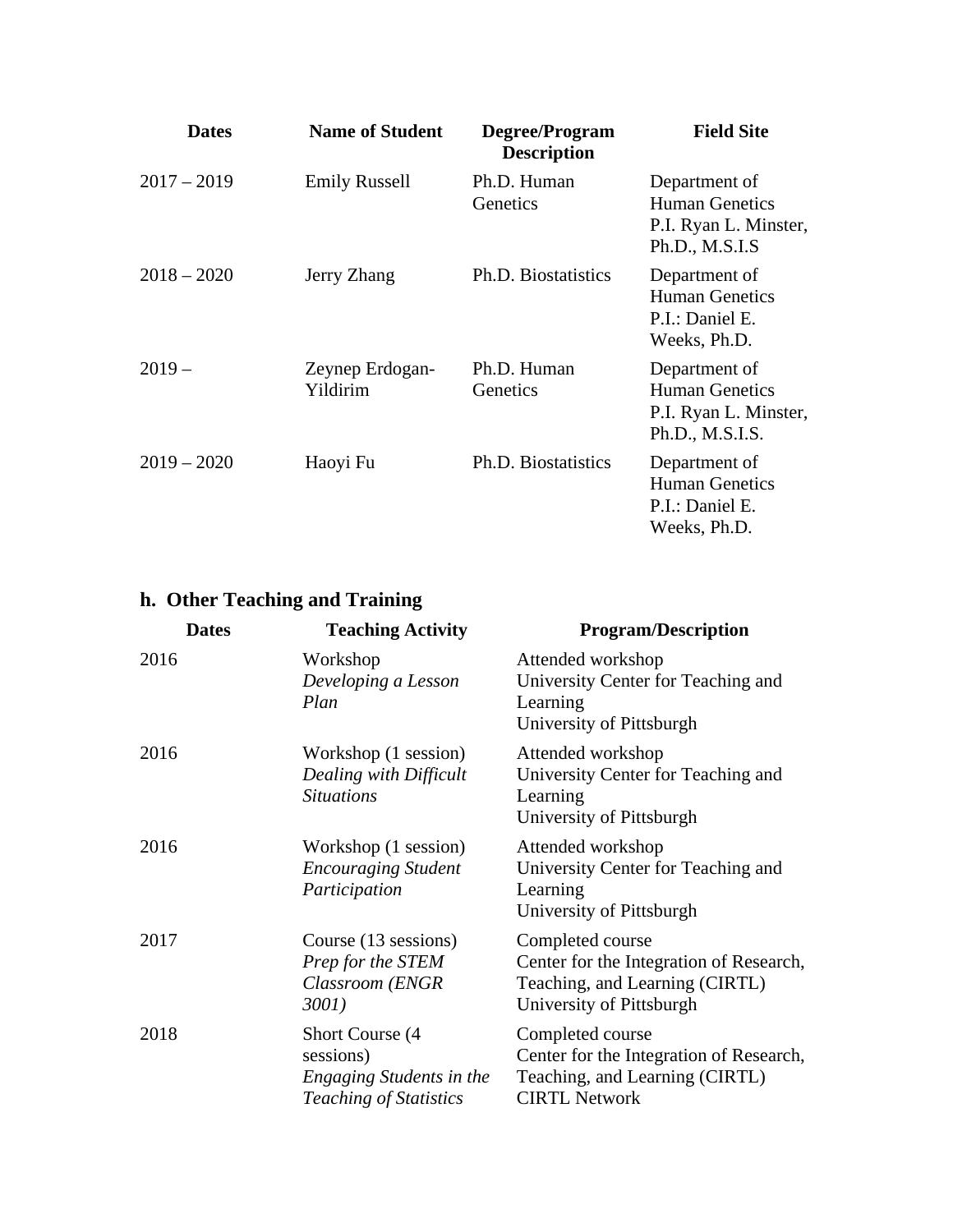| <b>Dates</b> | <b>Teaching Activity</b>                                                                        | <b>Program/Description</b>                                                                                                                                                                       |
|--------------|-------------------------------------------------------------------------------------------------|--------------------------------------------------------------------------------------------------------------------------------------------------------------------------------------------------|
| 2018         | Workshop (6 sessions)<br><b>Effective Mentoring</b>                                             | Completed training based on the<br><b>National Research Mentoring Network</b><br>(NRMN)<br>Center for the Integration of Research,<br>Teaching, and Learning (CIRTL)<br>University of Pittsburgh |
| 2018         | Workshop (1 session)<br><b>Designing Better Test</b><br>Questions                               | Attended workshop<br>University Center for Teaching and<br>Learning<br>University of Pittsburgh                                                                                                  |
| 2019         | Pittsburgh Regional<br><b>Faculty Symposium</b>                                                 | Attended one-day conference including<br>teaching workshops<br>University of Pittsburgh                                                                                                          |
| 2019         | Workshop (8 sessions)<br>Evidence-Based<br><b>Teaching Practices</b>                            | Created and co-facilitated an 8-part<br>workshop series for Pitt Public Health<br>faculty centered around How Learning<br><b>Works: 7 Research-Based Principles</b><br>for Smart Teaching        |
| 2019         | <b>United States</b><br>Conference on Teaching<br><b>Statistics 2019</b>                        | Attended 3-day conference including<br>numerous teaching workshops<br>Consortium for the Advancement of<br><b>Undergraduate Statistics Education</b><br>(CAUSE)                                  |
| 2019         | Workshop (1 session)<br>Creating and Updating<br><b>Flipped Classrooms</b>                      | Attended workshop<br><b>American Statistical Association</b><br>Section on Teaching Statistics in the<br><b>Health Sciences</b>                                                                  |
| 2019         | Workshop (1 session)<br><b>Designing Rubrics</b>                                                | Attended workshop<br>University Center for Teaching and<br>Learning<br>University of Pittsburgh                                                                                                  |
| 2019         | Learning Community (3)<br>sessions)<br><b>Assessments</b>                                       | Attended sessions and participated in<br>discussion<br>Center for the Integration of Research,<br>Teaching, and Learning (CIRTL)<br>University of Pittsburgh                                     |
| 2019         | Learning Community (3)<br>sessions)<br>Large Enrollment<br><b>Faculty Learning</b><br>Community | Attended sessions and participated in<br>discussion<br>University Center for Teaching and<br>Learning<br>University of Pittsburgh                                                                |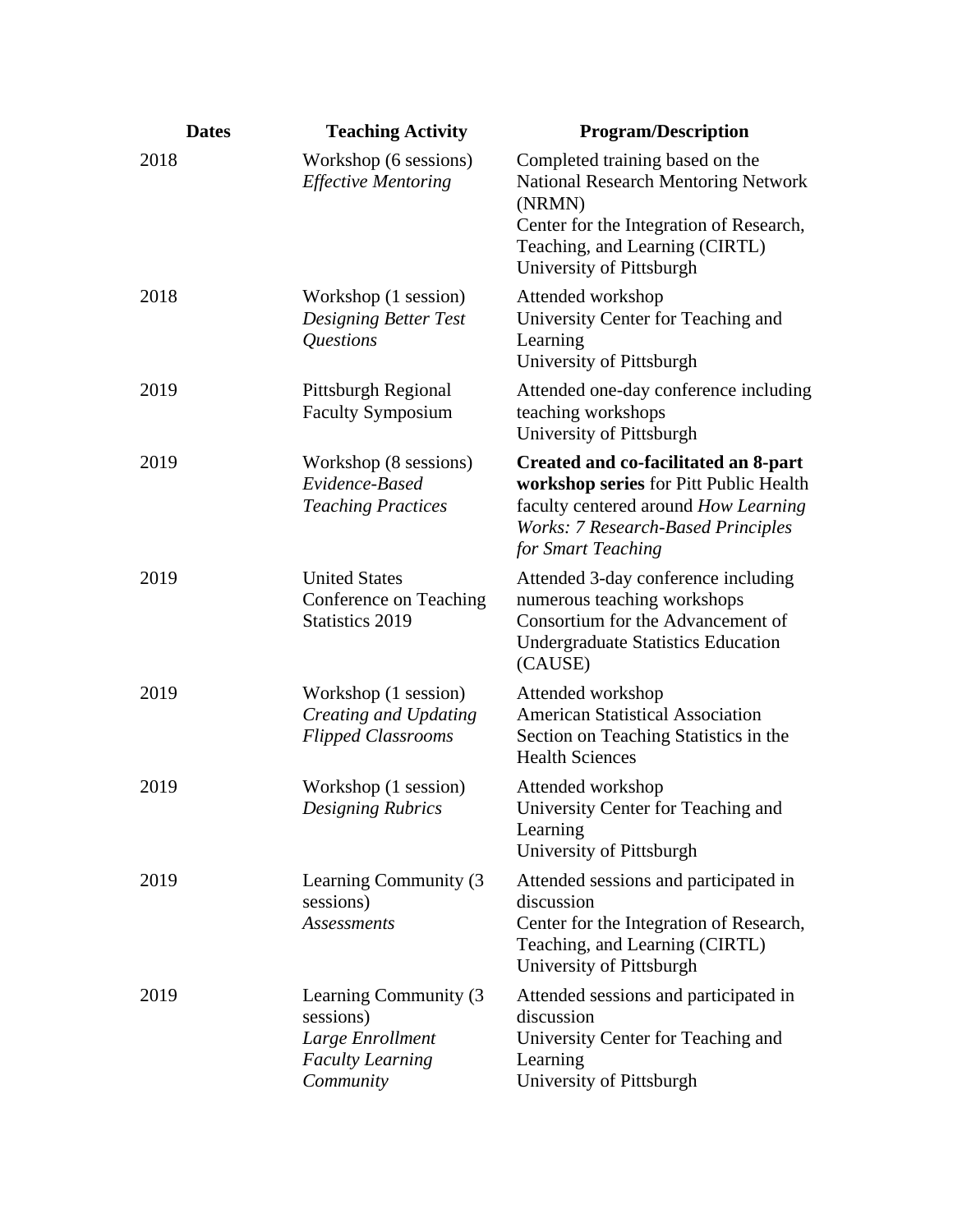| <b>Dates</b>  | <b>Teaching Activity</b>                                                                                                                                        | <b>Program/Description</b>                                                                                                                                                                                                       |
|---------------|-----------------------------------------------------------------------------------------------------------------------------------------------------------------|----------------------------------------------------------------------------------------------------------------------------------------------------------------------------------------------------------------------------------|
| 2019          | Conference on Teaching<br>and Learning in Higher<br><b>Education 2019</b>                                                                                       | Attended 1-day conference including<br>numerous teaching workshops<br>La Roche University                                                                                                                                        |
| $2019 - 2020$ | Faculty Seminar (6<br>sessions)<br>Scholarship of Teaching<br>and Learning                                                                                      | Completed seminar course series<br>University Center for Teaching and<br>Learning<br>University of Pittsburgh                                                                                                                    |
| 2020          | Workshop (1 session)<br><b>Teaching Statistics with</b><br>Simulation-Based<br><i>Inference</i>                                                                 | Attended workshop<br><b>American Statistical Association</b><br><b>Section and Data Science Education</b>                                                                                                                        |
| 2020          | Workshop (1 session)<br>Out of the Classroom<br>and into the 'Real'<br>World: Learning<br><b>Statistics by Doing</b><br><b>Statistics with 'The</b><br>Islands' | Attended workshop<br><b>American Statistical Association</b><br>Section on Teaching Statistics in the<br><b>Health Sciences</b>                                                                                                  |
| 2020          | Workshop (1 session)<br><b>Canvas for Remote</b><br><b>Instruction</b>                                                                                          | Attended workshop<br>University Center for Teaching and<br>Learning<br>University of Pittsburgh                                                                                                                                  |
| 2020          | <b>Learning Community</b><br>$(10$ sessions)<br><b>Online Teaching</b>                                                                                          | Attended sessions, participated in<br>discussions, created online course shell<br>and assessment maps of online courses<br>Center for the Integration of Research,<br>Teaching, and Learning (CIRTL)<br>University of Pittsburgh |
| 2021          | <b>Faculty Seminar (4</b><br>sessions + remote work)<br>Hybrid and Online<br>Teaching                                                                           | University Center for Teaching and<br>Learning<br>University of Pittsburgh                                                                                                                                                       |

a. Grants and Contracts Received

### **Principal Investigator**

| <b>Years</b>     | <b>Grant and/or Contract Number</b> | <b>Source</b> | Annual        | $\frac{6}{6}$ |
|------------------|-------------------------------------|---------------|---------------|---------------|
| <b>Inclusive</b> | and Title                           |               | <b>Direct</b> | <b>Effort</b> |
|                  |                                     |               | Costs         |               |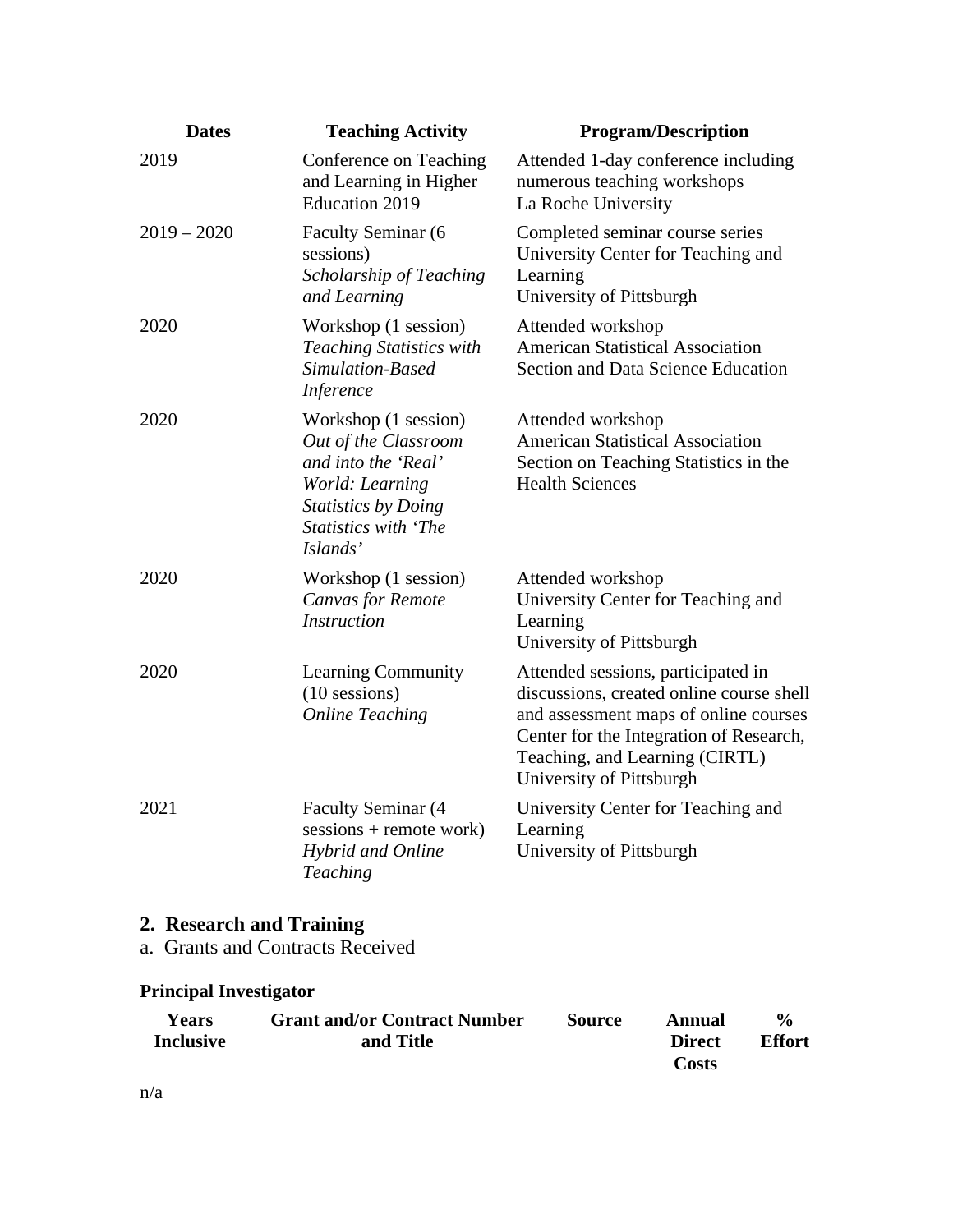## **Multiple Principal Investigator**

| <b>Years</b><br><b>Inclusive</b>       | <b>Grant and/or Contract Number</b><br>and Title         | <b>Source</b> | Annual<br><b>Direct</b><br>Costs | $\frac{0}{0}$<br><b>Effort</b> |
|----------------------------------------|----------------------------------------------------------|---------------|----------------------------------|--------------------------------|
| 2020<br><i>Submitted</i><br>Not funded | Modeling predictors of cardio-<br>metabolic disease risk | Pitt CTSI     | \$19,081                         | $0\%$                          |

### **Co-Investigator on Grants**

| Years<br><b>Inclusive</b>                       | <b>Grant and/or Contract Number</b><br>and Title                                                                                                                                        | <b>Source</b>              | <b>Annual</b><br><b>Direct</b><br><b>Costs</b> | $\frac{0}{0}$<br><b>Effort</b> |
|-------------------------------------------------|-----------------------------------------------------------------------------------------------------------------------------------------------------------------------------------------|----------------------------|------------------------------------------------|--------------------------------|
| $2017 - 2020$                                   | R00 DE025060<br>Genetics of Craniofacial<br><b>Disorders and Related</b><br>Phenotypes                                                                                                  | <b>NIH</b><br><b>NIDCR</b> | \$156,743                                      | 10%                            |
| $2017 - 2022$                                   | R01 HL133040<br><b>Next Generation Association</b><br><b>Studies of Adiposity in Samoans</b><br>Enhanced by a Samoan-Specific<br><b>Whole Genome Sequence</b><br><b>Reference Panel</b> | <b>NIH</b><br><b>NHLBI</b> | \$494.807                                      | 15%                            |
| $2020 - 2024$<br>Submitted<br>Not funded        | R01 HD009287<br>The Impact of <i>CREBRF</i> on<br>growth, body composition, and<br>cardio-metabolic disease risk<br>development among Samoan<br>children                                | <b>NIH</b><br><b>NICHD</b> | \$499,548                                      | 0%                             |
| $2021 - 2026$<br><b>Submitted</b><br>Not funded | U19<br>Understanding antibiotic<br>treatment failure and success as a<br>strategy for finding effective<br>therapies (FAIL-SAFE)                                                        | <b>NIH</b>                 | \$2,349,705                                    | 0%                             |
| $2021 - 2025$<br><b>Submitted</b>               | R <sub>01</sub><br>Biological and behavioral<br>determinants of cardiovascular<br>disease risk among Samoans                                                                            | <b>NIH</b><br><b>NHLBI</b> | \$597,448                                      |                                |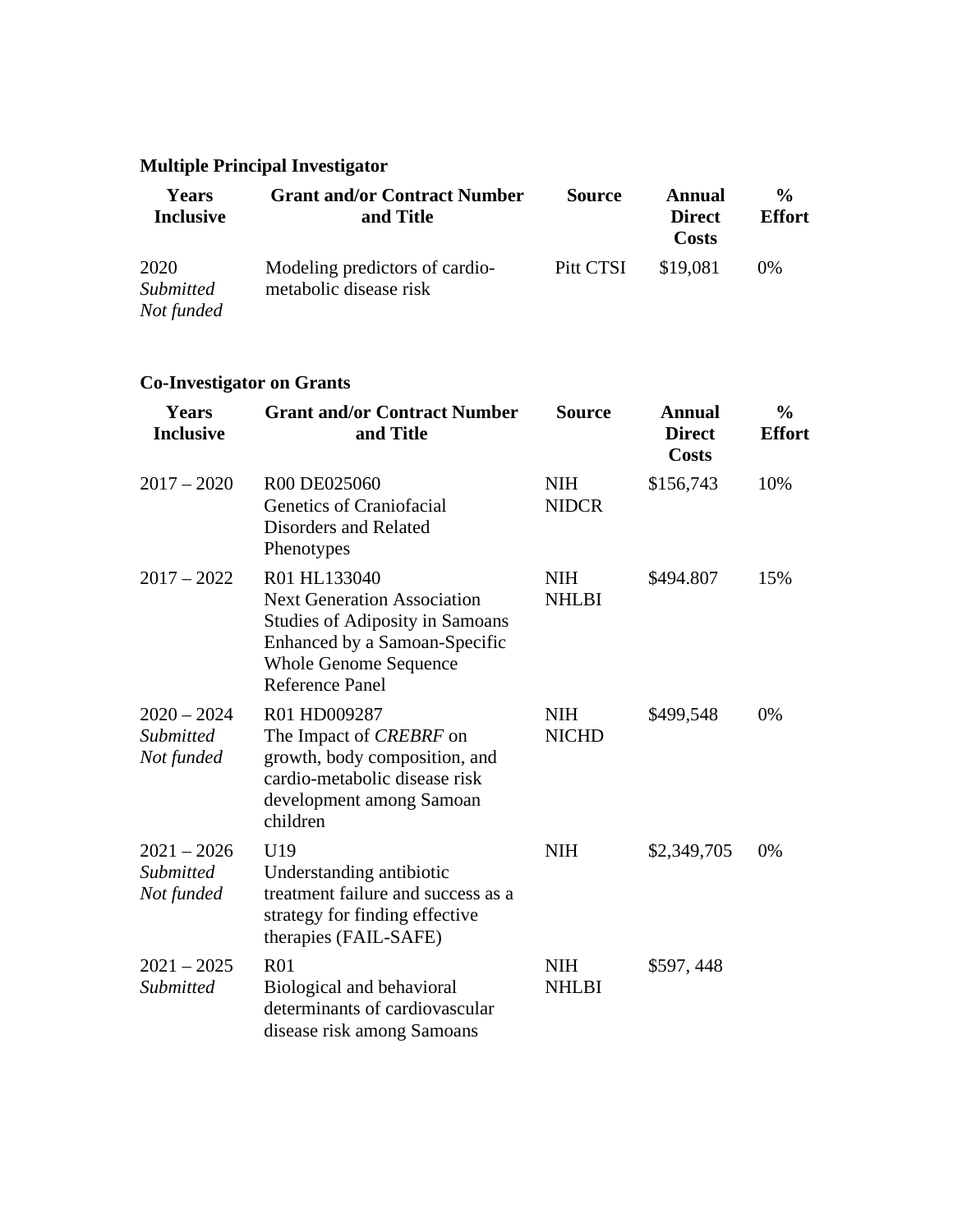| <b>Years</b><br><b>Inclusive</b>  | <b>Grant and/or Contract Number</b><br>and Title                                                                                                                            | <b>Source</b>              | Annual<br><b>Direct</b><br>Costs | $\frac{0}{0}$<br><b>Effort</b> |
|-----------------------------------|-----------------------------------------------------------------------------------------------------------------------------------------------------------------------------|----------------------------|----------------------------------|--------------------------------|
| $2021 - 2024$<br>Submitted        | R01<br>An adolescent-mediated<br>intervention to improve diabetes<br>prevention and management in<br>Pacific Islander families                                              | <b>NIH</b><br><b>NIDDK</b> |                                  |                                |
| $2021 - 2026$<br><i>Submitted</i> | R <sub>01</sub><br>Leveraging the Evolutionary<br>History to Improve Identification<br>of Trait-Associated Alleles and<br>Risk Stratification Models in<br>Native Hawaiians | <b>NIH</b><br><b>NHLBI</b> | \$221,299                        |                                |
| $2021 - 2024$<br><i>Submitted</i> | R <sub>01</sub><br>Genetics of OFCs in the<br>Philippines                                                                                                                   | <b>NIH</b><br><b>NIDCR</b> | \$311,675                        |                                |

## **b. Invited Lectureships and Major Seminars Related to Your Research**

|      | <b>Date</b> | <b>Title of Presentation</b>                                                                 | <b>Venue</b>                                                                                                                                             |
|------|-------------|----------------------------------------------------------------------------------------------|----------------------------------------------------------------------------------------------------------------------------------------------------------|
| 2016 |             | Creating meaningful<br>factors from dietary<br>questionnaires                                | Western Users of SAS®<br>Software Educational Forum and<br>Conference<br>San Francisco, CA                                                               |
| 2016 |             | Methods for family-based<br>designs in genetic studies<br>of orofacial clefting              | <b>Biostatistics Seminar Series</b><br>Department of Biostatistics<br>University of Pittsburgh                                                           |
| 2017 |             | Orofacial clefting: the<br>case for genetic modifiers                                        | <b>Science Tuesday Seminar Series</b><br>Center for Craniofacial and<br><b>Dental Genetics</b><br>Department of Oral Biology<br>University of Pittsburgh |
| 2019 |             | Creating population-<br>specific reference panels<br>for improved genotype<br>imputation     | Human Genetics Noon Seminar<br><b>Series</b><br>Department of Human Genetics<br>University of Pittsburgh                                                 |
| 2019 |             | Simulation-based<br>activities to enhance<br>graduate students'<br>understanding of p-values | Teaching as Research<br>Community<br>Center for the Integration of<br>Research Teaching and Learning<br>University of Pittsburgh                         |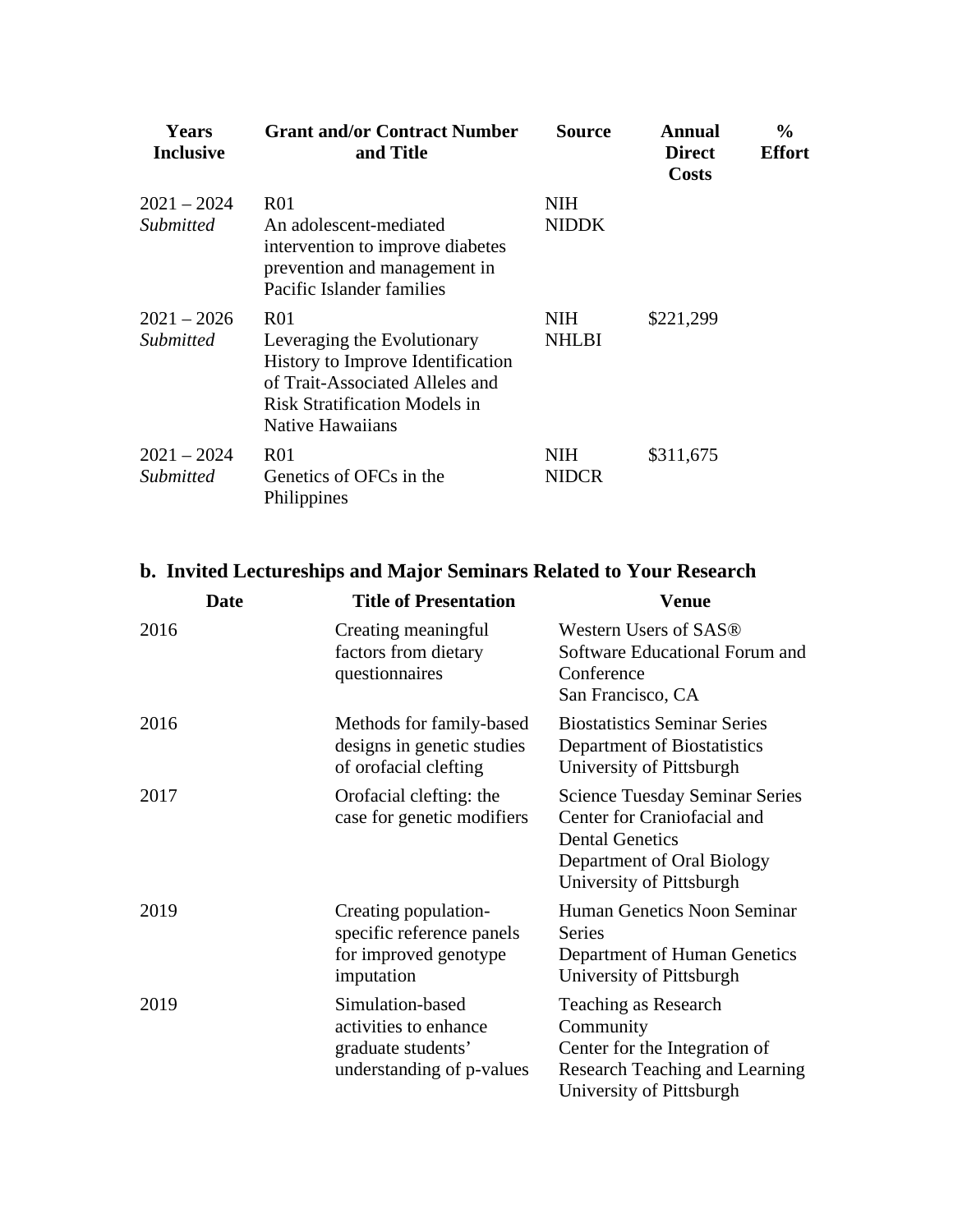| Date |         | <b>Title of Presentation</b>                                                               | Venue                                                                                                  |
|------|---------|--------------------------------------------------------------------------------------------|--------------------------------------------------------------------------------------------------------|
| 2021 | studies | The role of population-<br>specific genotype<br>reference panels in<br>genetic association | The 90th Annual Meeting of the<br>American Association of<br><b>Physical Anthropologists</b><br>(AAPA) |

# **c. Other Research and Training Activities**

| <b>Date</b>   | <b>Position</b>                            | <b>Description of Activity</b>                                                                                                                                                                                                                       |
|---------------|--------------------------------------------|------------------------------------------------------------------------------------------------------------------------------------------------------------------------------------------------------------------------------------------------------|
| 2010          | Trainee                                    | Summer Institute for Training in<br><b>Biostatistics (SIBS)</b><br>University of Pittsburgh                                                                                                                                                          |
| 2011          | <b>Undergraduate Student</b><br>Researcher | Following the Longitudinal<br><b>Aspects of Student Health</b><br>(FLASH) Study<br>California Polytechnic State<br>University                                                                                                                        |
| 2013          | Research and<br>Development Intern         | Developed algorithms for copy<br>number variation calls on array<br>CGH technology<br><b>Agilent Technologies</b><br>Santa Clara, CA                                                                                                                 |
| $2013 - 2017$ | <b>Graduate Student</b><br>Researcher      | Analyzed large-scale genetic data<br>examining mechanism behind<br>complex traits including oral<br>health and orofacial clefting<br>Center for Craniofacial and<br><b>Dental Genetics</b><br>Department of Oral Biology<br>University of Pittsburgh |
| $2014 - 2015$ | <b>Research Mentor</b>                     | Summer Institute for Training in<br><b>Biostatistics (SIBS)</b><br>University of Pittsburgh                                                                                                                                                          |
| $2019 - 2020$ | <b>Faculty Trainee</b>                     | SPRINGBOARD program<br>Office of Academic Career<br><b>Development Health Sciences</b><br>University of Pittsburgh                                                                                                                                   |
| $2019 - 2020$ | Mentee                                     | <b>American Statistical Association</b><br><b>Mentorship Program</b>                                                                                                                                                                                 |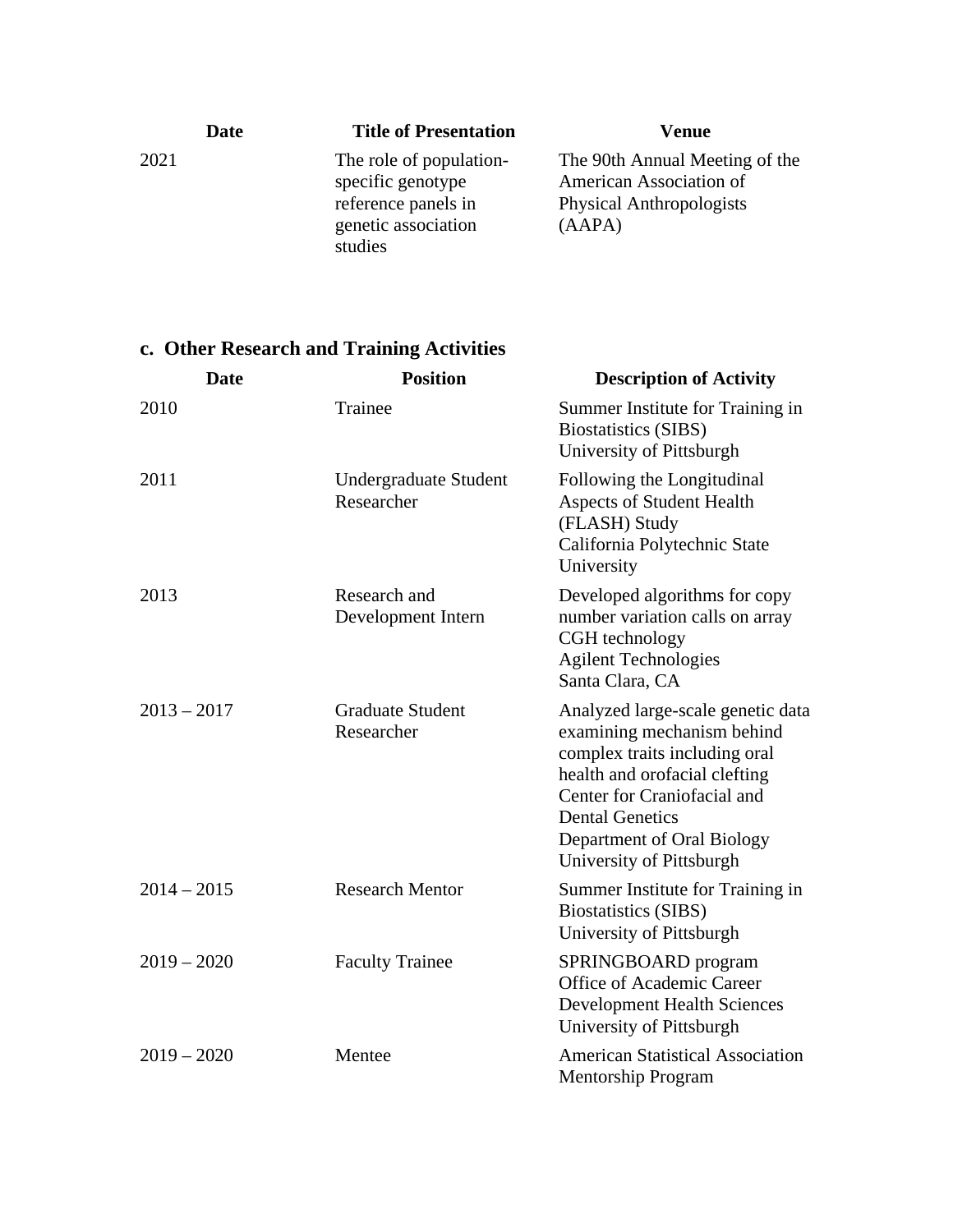### PUBLICATIONS

#### **1. Refereed Articles**

- 1. Shaffer JR, **Carlson JC**, Stanley BO, Feingold E, Cooper M, Vanyukov MM, Maher BS, Slayton RL, Willing MC, Reis SE, McNeil DW, Crout RJ, Weyant RJ, Levy SM, Vieira AR, Marazita ML. **Effects of enamel matrix genes on dental caries are moderated by fluoride exposures**. *Hum Genet*. 2015 Feb;134(2):159-67. doi: 10.1007/s00439-014-1504-7. Epub 2014 Nov 6. PubMed PMID: 25373699; PubMed Central PMCID: PMC4293346.
- 2. Leslie EJ\*, Taub MA\*, Liu H, Steinberg KM, Koboldt DC, Zhang Q, **Carlson JC**, Hetmanski JB, Wang H, Larson DE, Fulton RS, Kousa YA, Fakhouri WD, Naji A, Ruczinski I, Begum F, Parker MM, Busch T, Standley J, Rigdon J, Hecht JT, Scott AF, Wehby GL, Christensen K, Czeizel AE, Deleyiannis FW, Schutte BC, Wilson RK, Cornell RA, Lidral AC, Weinstock GM, Beaty TH, Marazita ML, Murray JC. **Identification of functional variants for cleft lip with or without cleft palate in or near PAX7, FGFR2, and NOG by targeted sequencing of GWAS loci**. *Am J Hum Genet*. 2015 Mar 5;96(3):397-411. doi: 10.1016/j.ajhg.2015.01.004. Epub 2015 Feb 19. PubMed PMID: 25704602; PubMed Central PMCID: PMC4375420.
- 3. Leslie EJ, Liu H, **Carlson JC**, Shaffer JR, Feingold E, Wehby G, Laurie CA, Jain D, Laurie CC, Doheny KF, McHenry T, Resick J, Sanchez C, Jacobs J, Emanuele B, Vieira AR, Neiswanger K, Standley J, Czeizel AE, Deleyiannis F, Christensen K, Munger RG, Lie RT, Wilcox A, Romitti PA, Field LL, Padilla CD, Cutiongco-de la Paz EM, Lidral AC, Valencia-Ramirez LC, Lopez-Palacio AM, Valencia DR, Arcos-Burgos M, Castilla EE, Mereb JC, Poletta FA, Orioli IM, Carvalho FM, Hecht JT, Blanton SH, Buxó CJ, Butali A, Mossey PA, Adeyemo WL, James O, Braimah RO, Aregbesola BS, Eshete MA, Deribew M, Koruyucu M, Seymen F, Ma L, de Salamanca JE, Weinberg SM, Moreno L, Cornell RA, Murray JC, Marazita ML. A **Genome-wide Association Study of Nonsyndromic Cleft Palate Identifies an Etiologic Missense Variant in GRHL3**. *Am J Hum Genet*. 2016 Apr 7;98(4):744- 54. doi: 10.1016/j.ajhg.2016.02.014. Epub 2016 Mar 24. PubMed PMID: 27018472; PubMed Central PMCID: PMC4833215.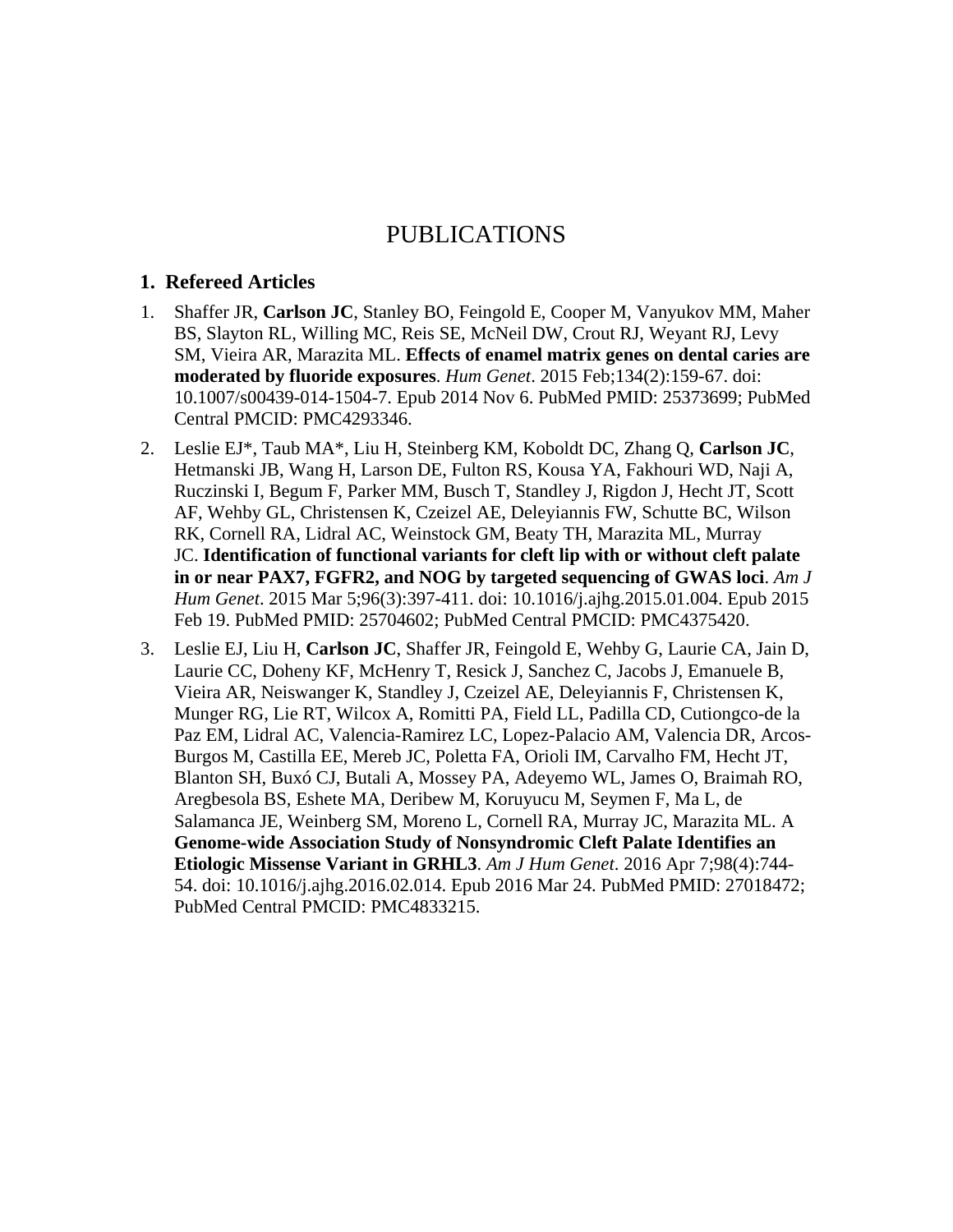- 4. Leslie EJ\*, **Carlson JC**\*, Shaffer JR\*, Feingold E, Wehby G, Laurie CA, Jain D, Laurie CC, Doheny KF, McHenry T, Resick J, Sanchez C, Jacobs J, Emanuele B, Vieira AR, Neiswanger K, Lidral AC, Valencia-Ramirez LC, Lopez-Palacio AM, Valencia DR, Arcos-Burgos M, Czeizel AE, Field LL, Padilla CD, Cutiongco-de la Paz EM, Deleyiannis F, Christensen K, Munger RG, Lie RT, Wilcox A, Romitti PA, Castilla EE, Mereb JC, Poletta FA, Orioli IM, Carvalho FM, Hecht JT, Blanton SH, Buxó CJ, Butali A, Mossey PA, Adeyemo WL, James O, Braimah RO, Aregbesola BS, Eshete MA, Abate F, Koruyucu M, Seymen F, Ma L, de Salamanca JE, Weinberg SM, Moreno L, Murray JC, Marazita ML. **A multi-ethnic genome-wide association study identifies novel loci for non-syndromic cleft lip with or without cleft palate on 2p24.2, 17q23 and 19q13**. *Hum Mol Genet*. 2016 Jul 1;25(13):2862-2872. doi: 10.1093/hmg/ddw104. Epub 2016 Mar 30. PubMed PMID: 27033726; PubMed Central PMCID: PMC5181632.
- 5. Leslie EJ, **Carlson JC**, Cooper ME, Christensen K, Weinberg SM, Marazita ML. **Exploring Subclinical Phenotypic Features in Twin Pairs Discordant for Cleft Lip and Palate**. *Cleft Palate Craniofac J*. 2017 Jan;54(1):90-93. doi: 10.1597/15-190. Epub 2016 Feb 16. PubMed PMID: 26882109; PubMed Central PMCID: PMC4987268.
- 6. Leslie EJ, **Carlson JC**, Shaffer JR, Butali A, Buxó CJ, Castilla EE, Christensen K, Deleyiannis FW, Leigh Field L, Hecht JT, Moreno L, Orioli IM, Padilla C, Vieira AR, Wehby GL, Feingold E, Weinberg SM, Murray JC, Beaty TH, Marazita ML. **Genome-wide meta-analyses of nonsyndromic orofacial clefts identify novel associations between FOXE1 and all orofacial clefts, and TP63 and cleft lip with or without cleft palate**. *Hum Genet*. 2017 Mar;136(3):275-286. doi: 10.1007/s00439-016-1754-7. Epub 2017 Jan 4. PubMed PMID: 28054174; PubMed Central PMCID: PMC5317097.
- 7. Liu H, Leslie EJ, **Carlson JC**, Beaty TH, Marazita ML, Lidral AC, Cornell RA. **Identification of common non-coding variants at 1p22 that are functional for non-syndromic orofacial clefting**. *Nat Commun*. 2017 Mar 13;8:14759. doi: 10.1038/ncomms14759. PubMed PMID: 28287101; PubMed Central PMCID: PMC5355807.
- 8. Lee MK, Shaffer JR, Leslie EJ, Orlova E, **Carlson JC**, Feingold E, Marazita ML, Weinberg SM. **Genome-wide association study of facial morphology reveals novel associations with FREM1 and PARK2**. *PLoS One*. 2017;12(4):e0176566. doi: 10.1371/journal.pone.0176566. eCollection 2017. PubMed PMID: 28441456; PubMed Central PMCID: PMC5404842.
- 9. Leslie EJ, **Carlson JC**, Shaffer JR, Buxó CJ, Castilla EE, Christensen K, Deleyiannis FWB, Field LL, Hecht JT, Moreno L, Orioli IM, Padilla C, Vieira AR, Wehby GL, Feingold E, Weinberg SM, Murray JC, Marazita ML. **Association studies of low-frequency coding variants in nonsyndromic cleft lip with or without cleft palate**. *Am J Med Genet A*. 2017 Jun;173(6):1531-1538. doi: 10.1002/ajmg.a.38210. Epub 2017 Apr 19. PubMed PMID: 28425186; PubMed Central PMCID: PMC5444956.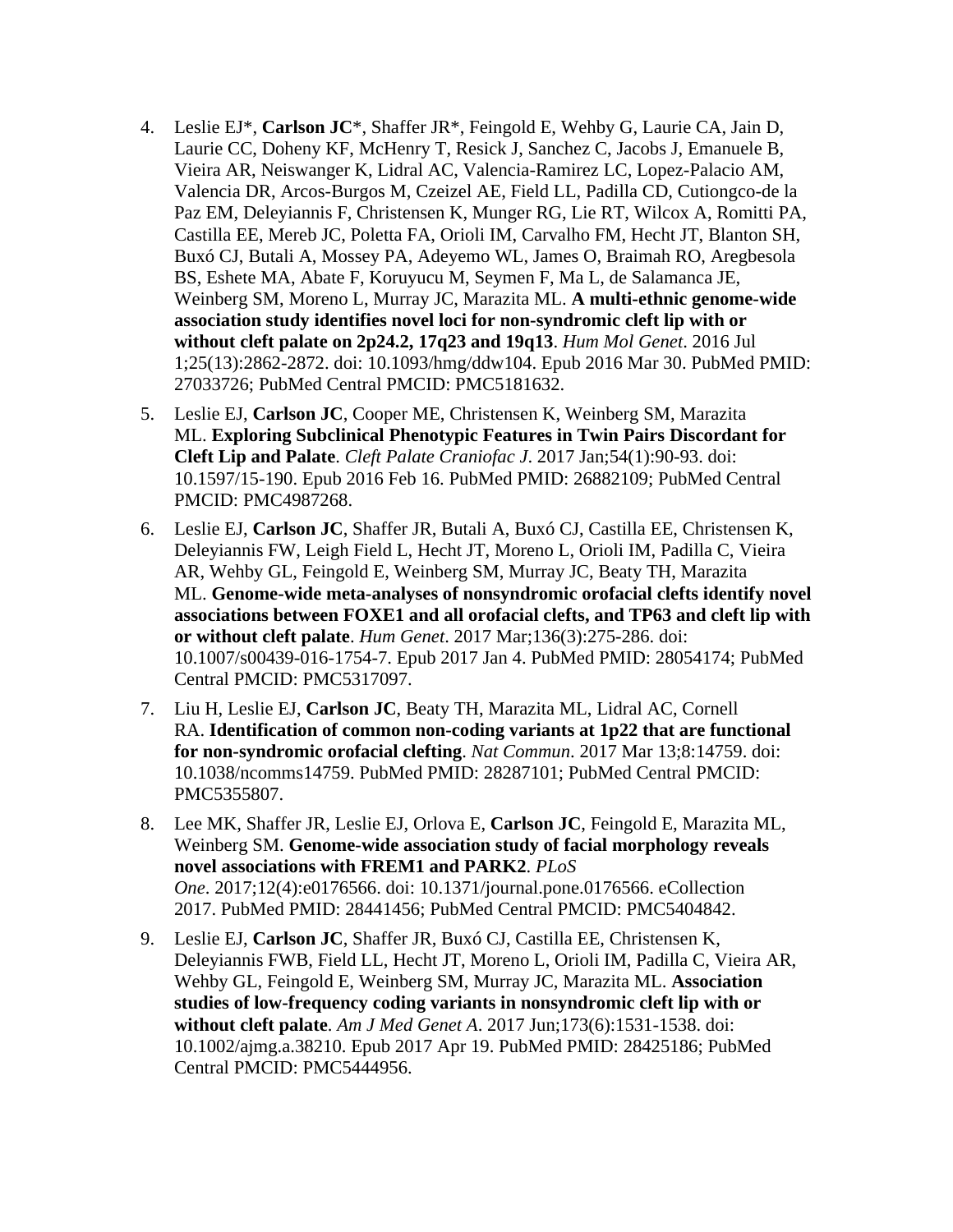- 10. **Carlson JC**, Taub MA, Feingold E, Beaty TH, Murray JC, Marazita ML, Leslie EJ. **Identifying Genetic Sources of Phenotypic Heterogeneity in Orofacial Clefts by Targeted Sequencing**. *Birth Defects Res*. 2017 Jul 17;109(13):1030-1038. doi: 10.1002/bdr2.23605. PubMed PMID: 28762674; PubMed Central PMCID: PMC5549861.
- 11. **Carlson JC**, Standley J, Petrin A, Shaffer JR, Butali A, Buxó CJ, Castilla E, Christensen K, Deleyiannis FW, Hecht JT, Field LL, Garidkhuu A, Moreno Uribe LM, Nagato N, Orioli IM, Padilla C, Poletta F, Suzuki S, Vieira AR, Wehby GL, Weinberg SM, Beaty TH, Feingold E, Murray JC, Marazita ML, Leslie EJ. **Identification of 16q21 as a modifier of nonsyndromic orofacial cleft phenotypes**. *Genet Epidemiol*. 2017 Dec;41(8):887-897. doi: 10.1002/gepi.22090. Epub 2017 Nov 10. PubMed PMID: 29124805; PubMed Central PMCID: PMC5728176.
- 12. Shaffer JR, Li J, Lee MK, Roosenboom J, Orlova E, Adhikari K, Gallo C, Poletti G, Schuler-Faccini L, Bortolini MC, Canizales-Quinteros S, Rothhammer F, Bedoya G, González-José R, Pfeffer PE, Wollenschlaeger CA, Hecht JT, Wehby GL, Moreno LM, Ding A, Jin L, Yang Y, **Carlson JC**, Leslie EJ, Feingold E, Marazita ML, Hinds DA, Cox TC, Wang S, Ruiz-Linares A, Weinberg SM. **Multiethnic GWAS Reveals Polygenic Architecture of Earlobe Attachment**. *Am J Hum Genet*. 2017 Dec 7;101(6):913-924. doi: 10.1016/j.ajhg.2017.10.001. Epub 2017 Nov 30. PubMed PMID: 29198719; PubMed Central PMCID: PMC5812923.
- 13. Duverger O, **Carlson JC**, Karacz CM, Schwartz ME, Cross MA, Marazita ML, Shaffer JR, Morasso MI. **Genetic variants in pachyonychia congenita-associated keratins increase susceptibility to tooth decay**. *PLoS Genet*. 2018 Jan;14(1):e1007168. doi: 10.1371/journal.pgen.1007168. eCollection 2018 Jan. PubMed PMID: 29357356; PubMed Central PMCID: PMC5794186.
- 14. Claes P, Roosenboom J, White JD, Swigut T, Sero D, Li J, Lee MK, Zaidi A, Mattern BC, Liebowitz C, Pearson L, González T, Leslie EJ, **Carlson JC**, Orlova E, Suetens P, Vandermeulen D, Feingold E, Marazita ML, Shaffer JR, Wysocka J, Shriver MD, Weinberg SM. **Genome-wide mapping of global-to-local genetic effects on human facial shape**. *Nat Genet*. 2018 Mar;50(3):414-423. doi: 10.1038/s41588-018-0057-4. Epub 2018 Feb 19. PubMed PMID: 29459680; PubMed Central PMCID: PMC5937280.
- 15. Camison L, Bykowski M, Lee WW, **Carlson JC**, Roosenboom J, Goldstein JA, Losee JE, Weinberg SM. **Validation of the Vectra H1 portable three-dimensional photogrammetry system for facial imaging**. *Int J Oral Maxillofac Surg*. 2018 Mar;47(3):403-410. doi: 10.1016/j.ijom.2017.08.008. Epub 2017 Sep 14. PubMed PMID: 28919165; PubMed Central PMCID: PMC5803347.
- 16. Ballantine JL, **Carlson JC**, Ferreira Zandoná AG, Agler C, Zeldin LP, Rozier RG, Roberts MW, Basta PV, Luo J, Antonio-Obese ME, McNeil DW, Weyant RJ, Crout RJ, Slayton RL, Levy SM, Shaffer JR, Marazita ML, North KE, Divaris K. **Exploring the genomic basis of early childhood caries: a pilot study**. *Int J Paediatr Dent*. 2018 Mar;28(2):217-225. doi: 10.1111/ipd.12344. Epub 2017 Oct 23. PubMed PMID: 29057527; PubMed Central PMCID: PMC5811369.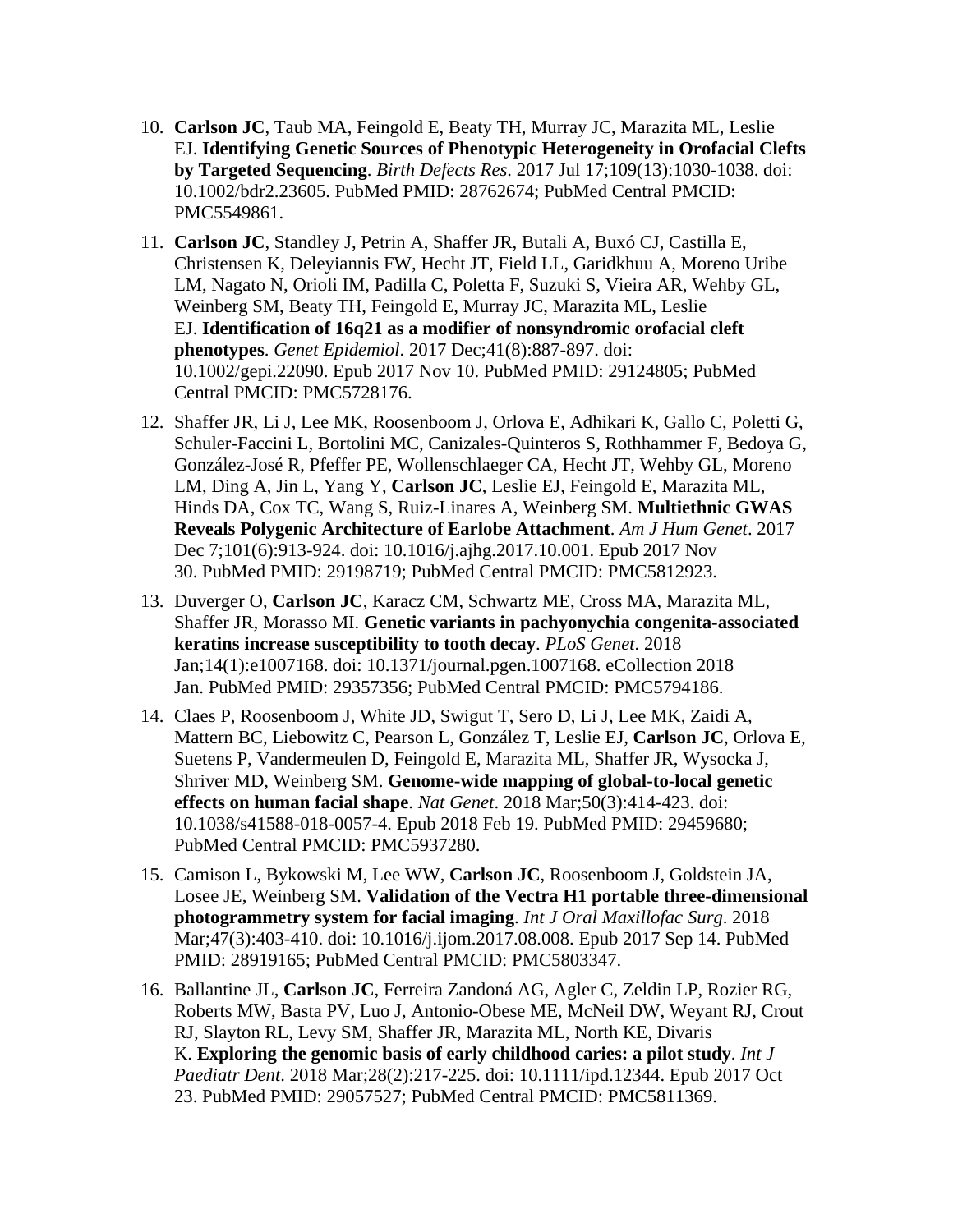- 17. **Carlson JC\***, Nidey NL\*, Butali A, Buxo CJ, Christensen K, Deleyiannis FW, Hecht JT, Field LL, Moreno-Uribe LM, Orioli IM, Poletta FA, Padilla C, Vieira AR, Weinberg SM, Wehby GL, Feingold E, Murray JC, Marazita ML, Leslie EJ. **Genome-wide interaction studies identify sex-specific risk alleles for nonsyndromic orofacial clefts**. *Genet Epidemiol*. 2018 Oct;42(7):664-672. doi: 10.1002/gepi.22158. Epub 2018 Sep 11. PubMed PMID: 30277614; PubMed Central PMCID: PMC6185762.
- 18. Shaffer JR, LeClair J, **Carlson JC**, Feingold E, Buxó CJ, Christensen K, Deleyiannis FWB, Field LL, Hecht JT, Moreno L, Orioli IM, Padilla C, Vieira AR, Wehby GL, Murray JC, Weinberg SM, Marazita ML, Leslie EJ. **Association of lowfrequency genetic variants in regulatory regions with nonsyndromic orofacial clefts**. *Am J Med Genet A*. 2019 Mar;179(3):467-474. doi: 10.1002/ajmg.a.61002. Epub 2018 Dec 24. PubMed PMID: 30582786; PubMed Central PMCID: PMC6374160.
- 19. **Carlson JC**, Anand D, Butali A, Buxo CJ, Christensen K, Deleyiannis F, Hecht JT, Moreno LM, Orioli IM, Padilla C, Shaffer JR, Vieira AR, Wehby GL, Weinberg SM, Murray JC, Beaty TH, Saadi I, Lachke SA, Marazita ML, Feingold E, Leslie EJ. **A systematic genetic analysis and visualization of phenotypic heterogeneity among orofacial cleft GWAS signals**. *Genet Epidemiol*. 2019 Sep;43(6):704- 716. doi: 10.1002/gepi.22214. Epub 2019 Jun 6. PubMed PMID: 31172578; PubMed Central PMCID: PMC6687557.
- 20. Orlova E, **Carlson JC**, Lee MK, Feingold E, McNeil DW, Crout RJ, Weyant RJ, Marazita ML, Shaffer JR. **Pilot GWAS of caries in African-Americans shows genetic heterogeneity**. *BMC Oral Health*. 2019 Sep 18;19(1):215. doi: 10.1186/s12903-019-0904-4. PubMed PMID: 31533690; PubMed Central PMCID: PMC6751797.
- 21. Liu H, Duncan K, Helverson A, Kumari P, Mumm C, Xiao Y, **Carlson JC**, Darbellay F, Visel A, Leslie E, Breheny P, Erives AJ, Cornell RA. **Analysis of zebrafish periderm enhancers facilitates identification of a regulatory variant near human** *KRT8/18*. *Elife*. 2020 Feb 7;9. doi: 10.7554/eLife.51325. PubMed PMID: 32031521; PubMed Central PMCID: PMC7039683.
- 22. **Carlson JC**, Rosenthal SL, Russell EM, Hawley NL, Sun G, Cheng H, Naseri T, Reupena MS, Tuitele J, Deka R, McGarvey ST, Weeks DE, Minster RL. **A missense variant in** *CREBRF* **is associated with taller stature in Samoans**. *Am J Hum Biol*. 2020 Nov;32(6):e23414. doi: 10.1002/ajhb.23414. Epub 2020 Mar 19. PMID: 32190945; PMCID: PMC7501196.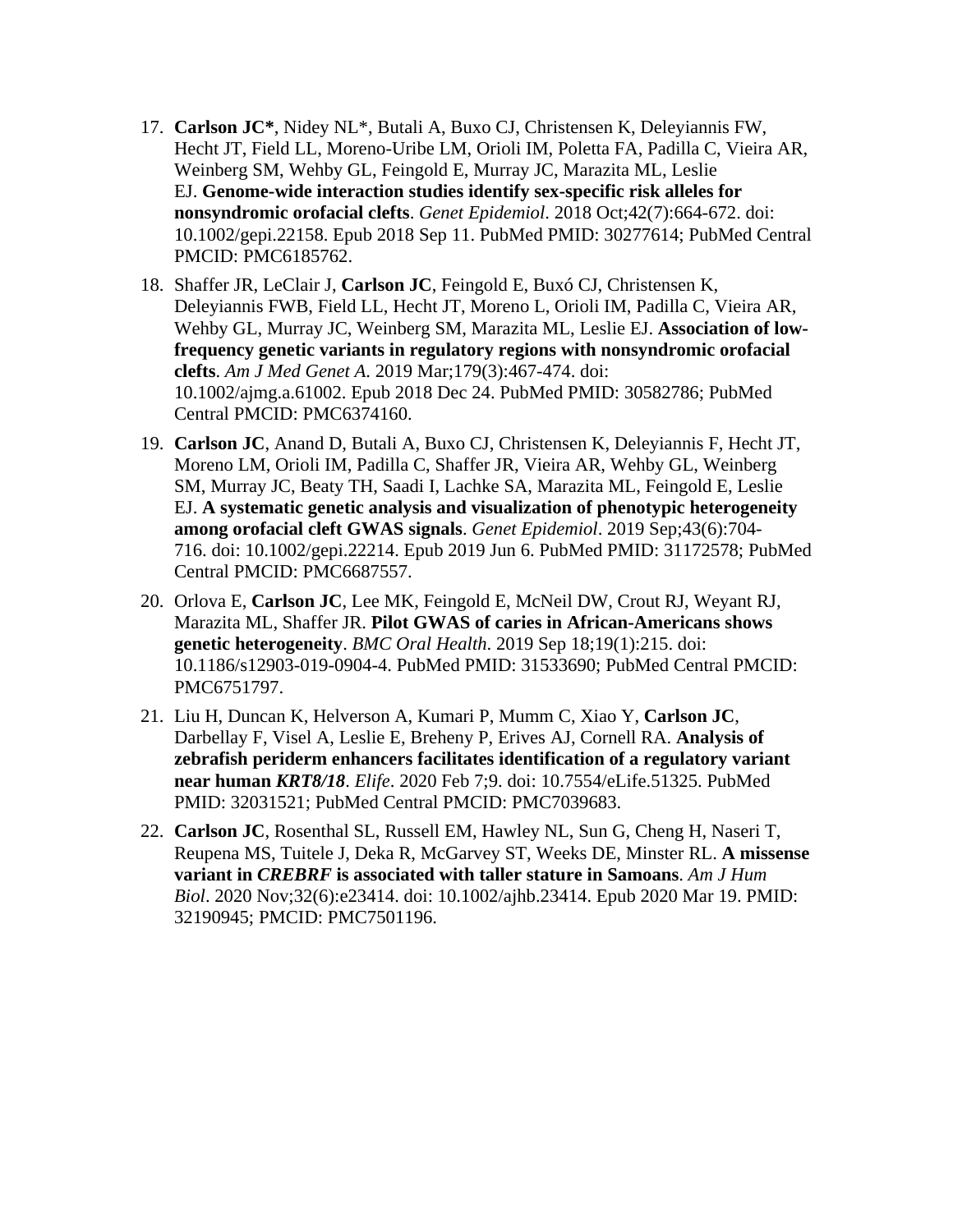- 23. Hawley NL, Pomer A, Rivara AC, Rosenthal SL, Duckham RL, **Carlson JC**, Naseri T, Reupena MS, Selu M, Lupematisilia V, Unasa F, Vesi L, Fatu T, Unasa S, Faasalele-Savusa K, Wetzel A, Soti-Ulberg C, Prescott A, Siufaga G, Penaia C, To S, LaMonica L, Lameko V, Choy CC, Crouter S, Redline S, Deka R, Kershaw EE, Urban Z, Minster RL, Weeks DE, McGarvey ST. **Exploring the paradoxical relationship of a CREBRF missense variant with body mass index and diabetes among Samoans: study protocol for the Soifua Manuia ('Good Health') observational cohort study**. *JMIR Research Protocols.* 2020 Jul 23;9(7):e17329. doi: 10.2196/17329. PMID: 32706746; PMCID: PMC7413272.
- 24. †Curtis SW, Chang D, Lee MK, Shaffer JR, Indencleef K, Epstein MP, Cutler DJ, Murray JC, Feingold E, Beaty T, Claes P, Weinberg SM, Marazita ML, **Carlson JC**, Leslie EJ. **The** *PAX1* **locus at 20p11 is a potential genetic modifier for bilateral cleft lip**. *HGG Adv*. 2021 Jan 29; doi: 10.1016/j.xhgg.2021.100025 PMID: 33817668; PMCID: PMC8018676
- 25. **Carlson JC**, Weeks DE, Hawley NL, Sun G, Cheng, H, Naseri T, Reupena MS, Deka R, McGarvey ST\*, Minster RL\*. **Genome-wide Association Studies in Samoans Give Insight into the Genetic Etiology of Fasting Serum Lipid Levels**. *J Hum Genet*. 2021 Feb;66(2):111-121. doi: 10.1038/s10038-020-0816-9. Epub 2020 Aug 5. PMID: 32759990; PMCID: PMC7785639
- 26. †Curtis SW, Chang D, Sun M, Epstein MP, Murray JC, Feingold E, Beaty T, Weinberg SM, Marazita ML, Lipinkski R, **Carlson JC**, Leslie EJ. *FAT4* **Identified as a Potential Modifier of Orofacial Cleft Laterality.** *Genet Epidemiol* Epub ahead of print 2021 Jun 15. doi: 10.1002/gepi.22420.

#### **Consortia Publications**

27. Kessler MD, Loesch DP, Perry JA, Heard-Costa NL, Taliun D, Cade BE, Wang H, Daya M, Ziniti J, Datta S, Celedón JC, Soto-Quiros ME, Avila L, Weiss ST, Barnes K, Redline SS, Vasan RS, Johnson AD, Mathias RA, Hernandez R, Wilson JG, Nickerson DA, Abecasis G, Browning SR, Zöllner S, O'Connell JR, Mitchell BD, O'Connor TD. **De novo mutations across 1,465 diverse genomes reveal mutational insights and reductions in the Amish founder population**. *Proc Natl Acad Sci U S A*. 2020 Feb 4;117(5):2560-2569. doi: 10.1073/pnas.1902766117. Epub 2020 Jan 21. PubMed PMID: 31964835; PubMed Central PMCID: PMC7007577.

#### **Submitted Articles and Preprints**

28. Hawley NL, Duckham RL, Carlson JC, Naseri T, Reupena MS, Lameko B, Pomer A, Wetzel A, Selu M, Lupematisila B, Unasa F, Vesi L, Fatu T, Faasalele-Savusa K, Viali S, Rivara AC, Russell EM, Deka R, Kershaw EE, Minster RL, Weeks DE, McGarvey ST. **The association of** *CREBRF* **variant rs373863828 with body composition in adult Samoans.** *medRxiv* 2021.02.11.21251582; doi: <https://doi.org/10.1101/2021.02.11.21251582>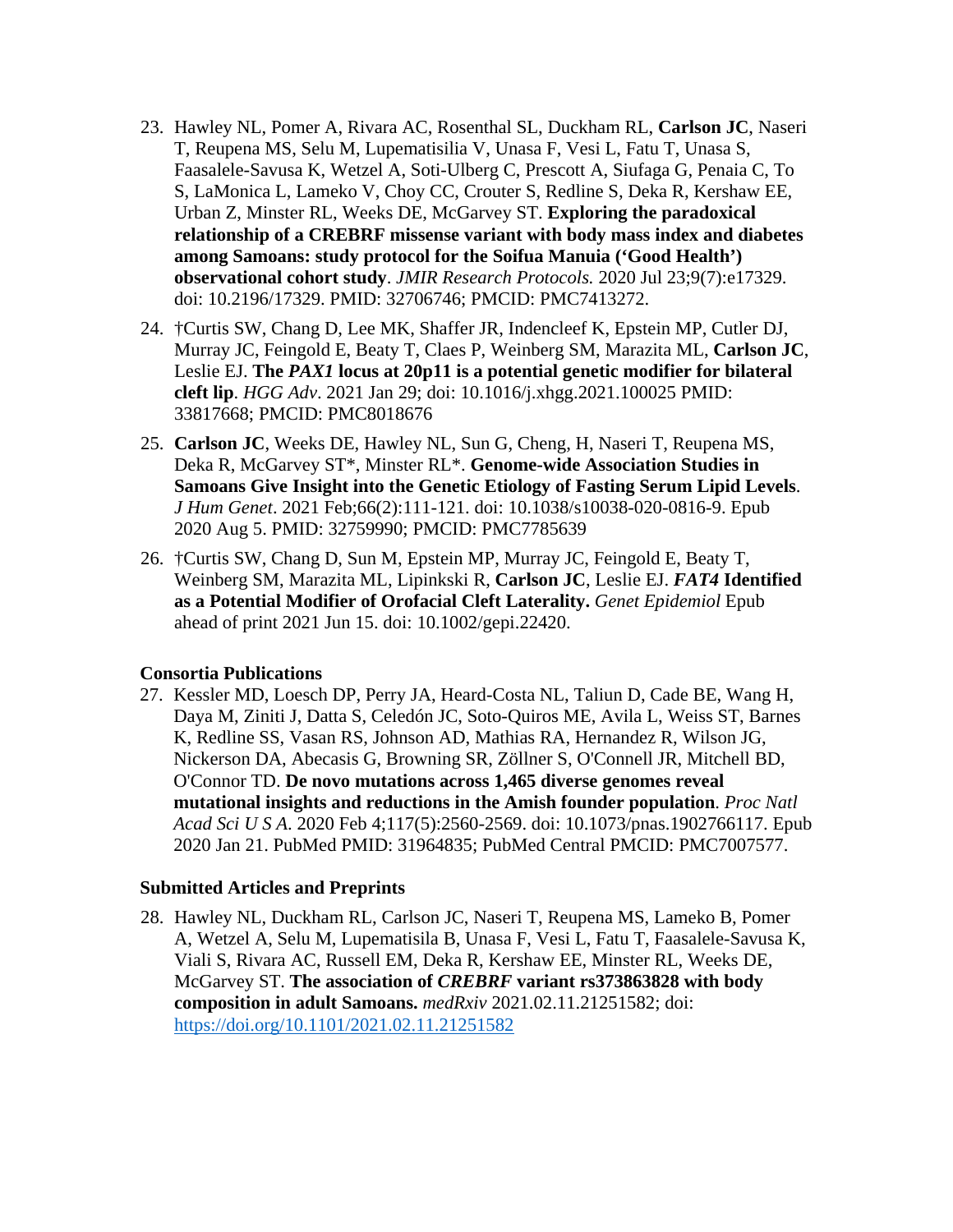- 29. Russell EM, **Carlson JC**, Krishnan M, Hawley NL, Sun G, Cheng H, Naseri T, Reupena MS, Viali S, Tuitele J, Major T, Miljkovic I, Merriman TR, Deka R, Weeks DE, McGarvey ST, Minster RL. **The** *CREBRF* **missense variant rs373863828 has both direct and indirect effects on type 2 diabetes and fasting glucose in Samoans**. *medRxiv* 2021.02.15.21251768; doi: <https://doi.org/10.1101/2021.02.15.21251768>
- 30. **Carlson JC**, Shaffer JR, Deleyiannis F, Hecht JT, Wehby GH, Feingold E, Weinberg SM, Marazita ML, Leslie EJ. **Genome-wide interaction study implicates**  *VGLL2* **and alcohol exposure and** *PRL* **and smoking in orofacial cleft risk.** *Front Cell Dev Biol* [under review].
- 31. Kelly TN, Sun X, He KY, Brown MR, Gagliano Taliun SA, Hellwege JN, Mi X, Brody JA, Franceschini N, Guo X, Hwang SJ, de Vries PS, Gao Y, Moscati A, Nadkarni GN, Irvin MR, Yanek LR, Elfassy T, Smith JA, Chung RH, Beitelshees AL, Aslibekyan S, Blobner BM, Peralta JM, Assimes TL, Palmas WR, Liu C, Bress AP, Huang Z, Becker LC, Hwa CM, O'Connell JR, **Carlson JC**, Warren HR, Das S, Giri A, Martin LW, Johnson WC, Fox ER, Bottinger EP, Razavi AC, Vaidya D, Chuang LM, Chang YPC, Naseri T, Jain D, Kang HM, Hung AM, Snively BM, Gu D, Montasser ME, Reupena MS, Heavner BD, LeFaive J, Hixson JE, Rice KM, Wang FF, Nielsen JB, Huang J, Khan AT, Zhou W, Nierenberg JL, Laurie CC, Shi M, Stilp AM, Emery L, Wong Q, Hawley NL, Minster RL, Curran JE, Munroe PB, Weeks DE, North KE, Tracy RP, Kenney EE, Shimbo D, Chakravarti A, Stephen S. Rich SS, Reiner AP, Blangero J, NHLBI Trans-Omics for Precision Medicine (TOPMed) Consortium, The Samoan Obesity, Lifestyle, and Genetic Adaptations Study (OLaGA) Group, Redline S, Mitchell BD, Rao DC, Ida Chen YDI, Kardia SLR, Kaplan RC, Mathias RA, He J, Psaty BMI, Fornage M, Loos RJF, Correa A, Boerwinkle E, Rotter JI, Kooperberg C, Edwards TL, Abecasis GR, Zhu X, Levy D, Arnett DK, Morrison AC. **Whole-Genome Sequencing Study of Blood Pressure Traits in the Trans-Omics for Precision Medicine and Centers for Common Disease Genomics Programs**. *Circ Res* [under review].

\* equal contribution

† co-authored with student

‡ co-authored with Biostatistics student

#### **2. Books and Book Chapters**

n/a

#### **3. Published Proceedings**

n/a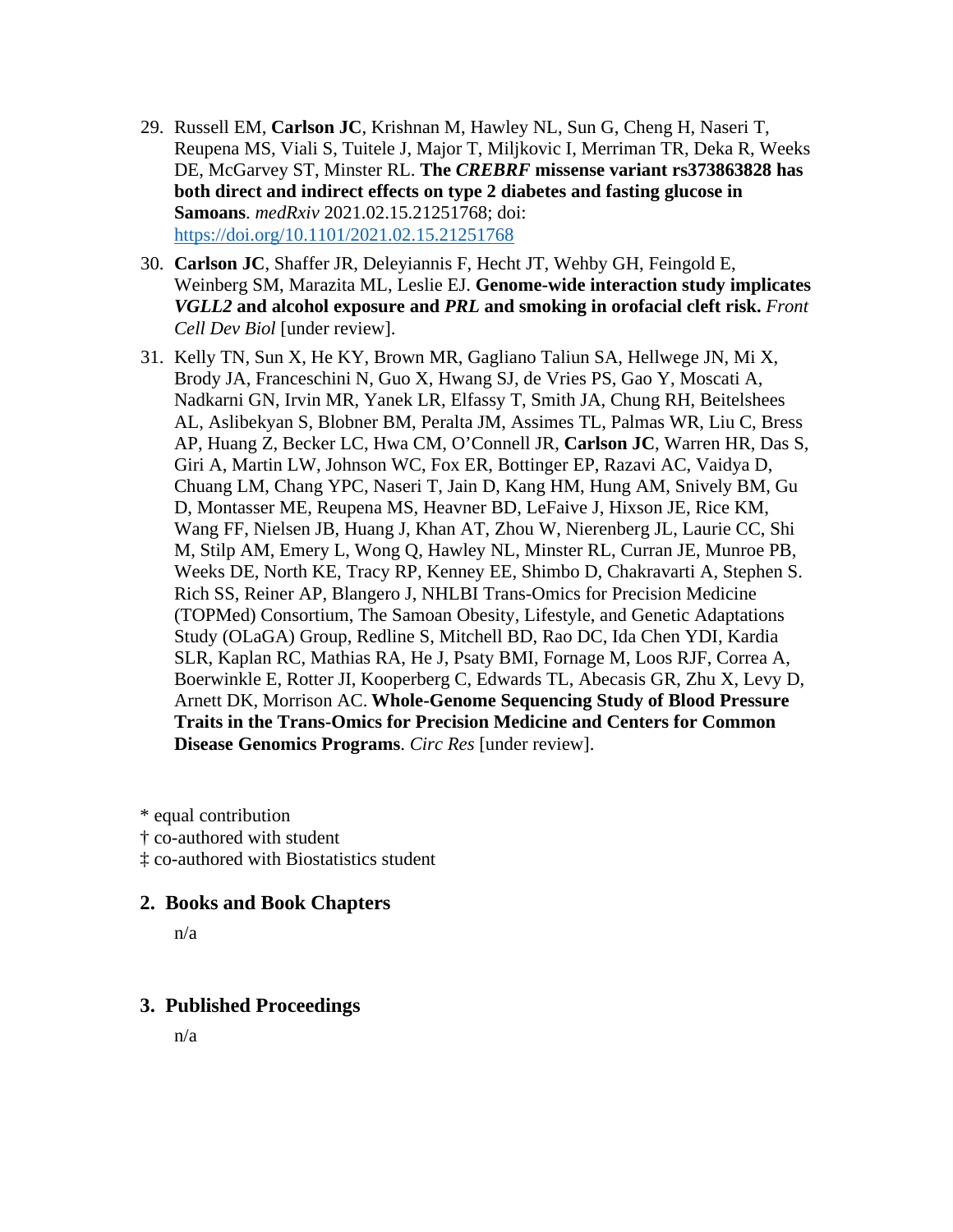#### **4. Invited Articles**

n/a

#### **5. Review Articles**

n/a

#### **6. Published Abstracts**

- 1. **Carlson JC**. **Doctoring Your Clinical Trial with Adaptive Randomization: SAS Macros to Perform Adaptive Randomization**. *SAS® Global Forum, San Francisco, CA. April 28-May 1, 2013. Pharmaceutical SAS User Group (PharmaSUG), Chicago, IL, May 12-15, 2013. Oral presentation.*
- 2. Weyant RJ, Polk D, **Carlson JC**, McNeil DW, Crout RJ, Foxman B, Marazita ML. **Family Function Measure Predicts Caries in Northern Appalachia Children**. *Journal of Dental Research, 94A:3184, 2015. Platform presentation.*
- 3. Marazita ML, Shaffer JR, Feingold E, Stanley B, **Carlson JC**, Lewis D, Wang X, McNeil DW, Weyant R, Neiswanger K, Foxman B, Crout RJ. **Genetic Risk Factors for Dental Caries in Children and Adults**. *Journal of Dental Research, 94A:3186, 2015. Platform presentation.*
- 4. Shaffer JR, **Carlson JC**, McNeil DW, Weyant R, Crout RJ, Feingold E, Marazita ML. **Dioxin receptor gene** *AHR* **is associated with early childhood caries**. *Journal of Dental Research, 94A:1952, 2015. Platform presentation.*
- 5. Leslie EJ, **Carlson JC**, Shaffer JR, Feingold E, Beaty TH, Murray JC, Weinberg SM, Marazita ML. **Uncovering novel genes contributing to phenotypic heterogeneity in a common birth defect**. *2015 Human Genetics and Genomics Gordon Conference, Newport, RI. July 19-24, 2015. Poster presentation.*
- 6. **Carlson JC**, Leslie EJ, Shaffer JR, Schwender H, Taub MA, Ruczinski I, Murray JC, Beaty TH, Marazita ML, Feingold E. **Methods for detecting modifier genes responsible for phenotypic heterogeneity**. *65th annual meeting of the American Society of Human Genetics, Baltimore, MD. October 6-10, 2015. Poster presentation.*
- 7. Leslie EJ, Shaffer JR, **Carlson JC**, Feingold E, Laurie C, Doheny K, Neiswanger K, Moreno L, Lidral AC, Czeizel A, Padilla C, Deleyiannis F, Field LL, Wehby G, Vieira A, Castilla E, Butali A, Hecht JT, Buxo CJ, Christensen K, Ma L, Murray JC, Weinberg SM, Marazita ML. **Multi-ethnic genome-wide association studies of CL/P identify novel risk genes and evidence for genetic modifiers**. *38th annual meeting of the Society of Craniofacial Genetics and Developmental Biology, Baltimore, MD. October 5-6, 2015. Oral platform presentation.*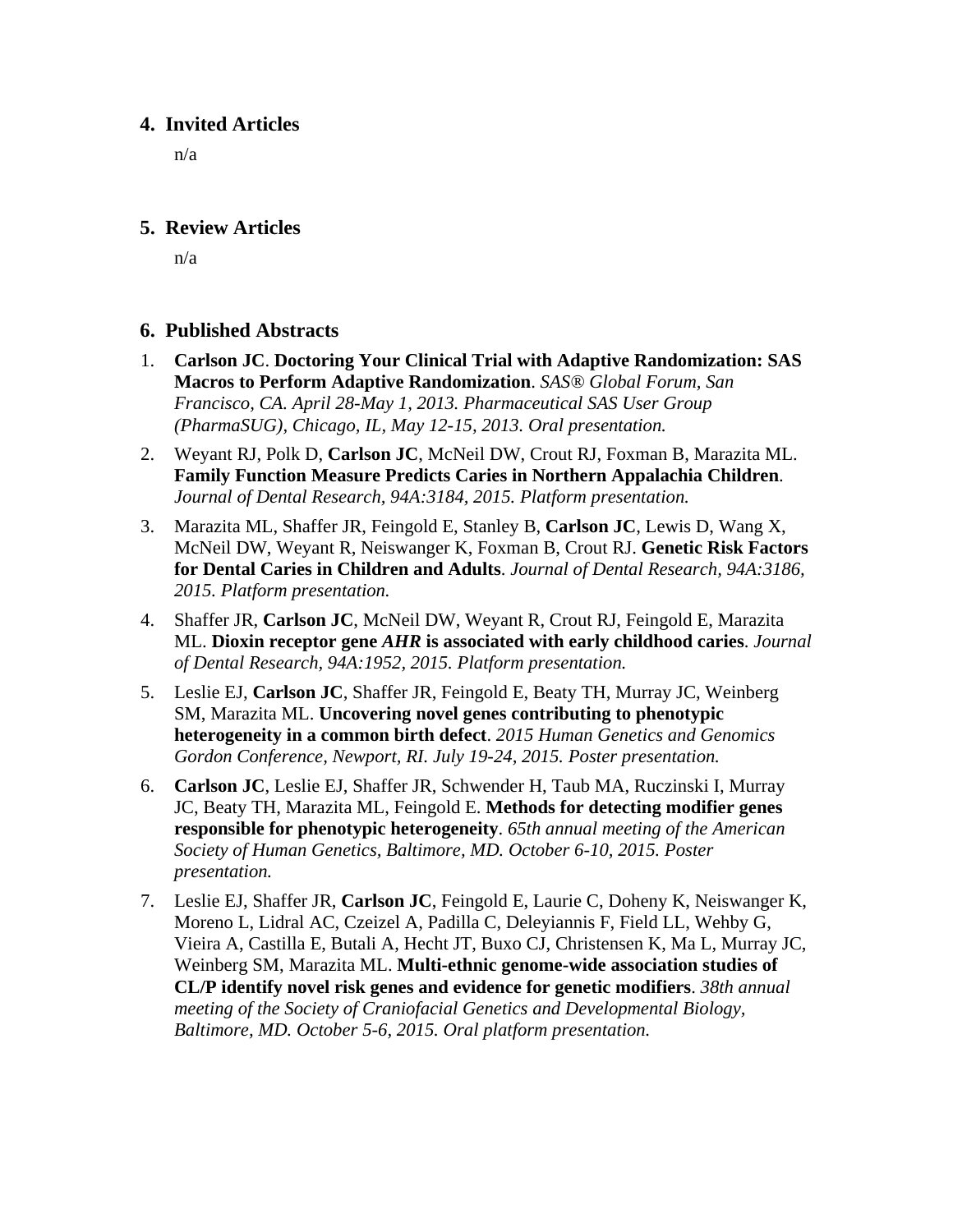- 8. Leslie EJ, **Carlson JC**, Shaffer JR, Feingold E, Laurie C, Doheny K, Moreno L, Czeizel AE, Field LL, Deleyiannis F, Wehby G, Castilla EE, Vieira AR, Butali A, Christensen K, Ma L, Neiswanger K, Lidral A, Beaty T, Murray JC, Weinberg SW, Marazita ML. **Uncovering novel genes contributing to phenotypic heterogeneity in a common birth defect**. *65th annual meeting of the American Society of Human Genetics, Baltimore, MD. October 6-10, 2015. Poster presentation.*
- 9. Sandoval RS, Leslie EJ, **Carlson JC**, Marazita ML, Weinberg SM. **Lack of evidence for an association between season of conception and nonsyndromic orofacial clefting**. *73rd Annual Meeting, American Cleft Palate-Craniofacial Association. Atlanta, GA. April 5-9, 2016. Poster presentation.*
- 10. Leslie EJ, Shaffer JR, **Carlson JC**, Liu H, Moreno L, Wehby G, Cornell RA, Murray JC, Weinberg SM, Marazita ML. **Association of missense variant in**  *GRHL3* **in a genome-wide association study of isolated cleft palate**. *73rd Annual Meeting, American Cleft Palate-Craniofacial Association. Atlanta, GA. April 5-9, 2016. Platform presentation.*
- 11. Alotaibi R, Lee MK, **Carlson JC**, Neiswanger K, Cooper ME, McNeil DW, Weyant RJ, Crout RJ, Marazita ML. **Role of Environmental Factors on the Pattern of Dental Caries**. *American Association for Dental Research Annual Meeting, Los Angeles, CA. March 16-19, 2016. Poster Presentation.*
- 12. **Carlson JC**. **A SAS Macro for Quick Descriptive Statistics**. *Western Users of SAS® Software Educational Forum and Conference, San Francisco, CA. September 7-9, 2016. Platform presentation.*
- 13. **Carlson JC**. **Creating Meaningful Factors from Dietary Questionnaires**. *Western Users of SAS® Software Educational Forum and Conference, San Francisco, CA. September 7-9, 2016. Invited speaker.*
- 14. Leslie EJ, **Carlson JC**, Shaffer JR, Butali A, Buxo CJ, Christensen K, Deleyiannis F, Hecht JT, Moreno L, Orioli IM, Vieira AR, Wehby GL, Feingold E, Weinberg SM, Murray JC, Beaty TH, Marazita ML. **Genome-wide analyses reveal subtypespecific genetic effects in orofacial cleft birth defects**. *66th Annual Meeting of the American Society of Human Genetics, Vancouver, Canada. October 18-22, 2016. Poster presentation.*
- 15. Lee MK, Leslie EJ, **Carlson JC**, Orlova E, Feingold E, Marazita ML, Shaffer JR, Weinberg SM. **Genome-wide association study of multivariate measures of normal human facial morphology**. *66th Annual Meeting of the American Society of Human Genetics, Vancouver, Canada. October 18-22, 2016. Poster presentation.*
- 16. **Carlson JC**, Leslie EJ, Shaffer JR, Christensen K, Deleyiannis F, Hecht JT, Moreno Uribe LM, Vieira AR, Wehby GL, Feingold E, Weinberg SM, Marazita ML. **Genome-wide interaction study implicates** *VGLL2* **and alcohol exposure in orofacial clefting**. *66th Annual Meeting of the American Society of Human Genetics, Vancouver, Canada. October 18-22, 2016. Poster presentation.*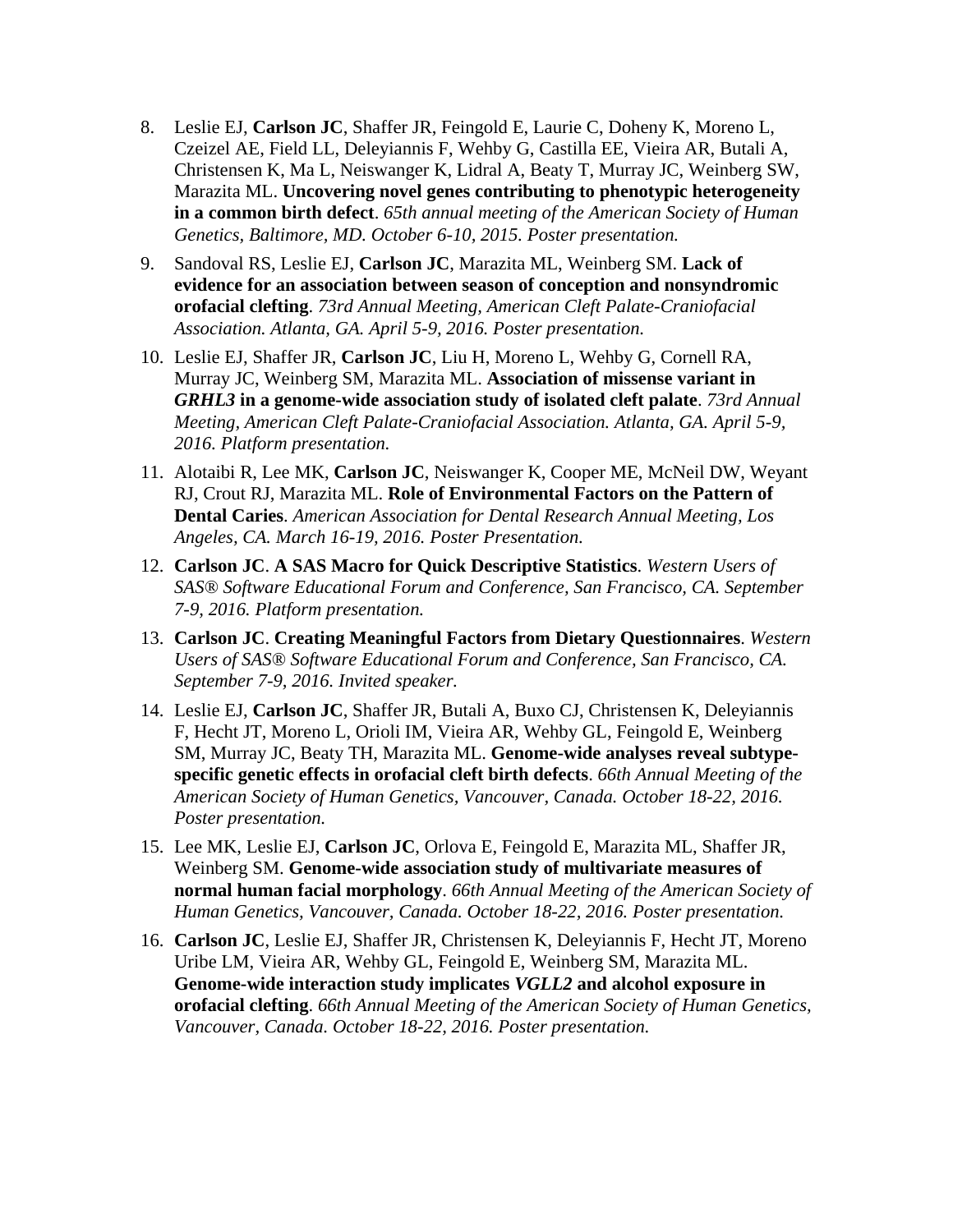- 17. Alotaibi RN, Howe BJ, Chernus JM, Mukhopadhyay N, Sanchez CA, Cooper ME, Deleyiannis FW, Neiswanger K, Leslie EJ, **Carlson JC**, Resick JM, Vieira AR, Shaffer JR, Moreno-Uribe LM, Marazita M**. Genome-Wide Association Study of Dental Caries in Orofacial Cleft Families**. *94th Annual Meeting of the International Association for Dental Research, San Francisco, CA. March 22-25, 2017. Poster presentation.*
- 18. Feingold E, Chernus J, Bowser J, Rooseboom J, Rajagopalan S, Neiswanger K, Leslie EJ, **Carlson JC**, Sanchez C, Soejima T, Czeizel A, Hecht JT, Castilla EE, Salamanca J, Orioli IM, Poletta FA, Weinberg SM, Marazita ML. **GWAS of fingerprint patterns**. *67th Annual Meeting of the American Society of Human Genetics, Orlando, FL. October 17-21, 2017. Poster presentation.*
- 19. Lee MK, Roosenboom J, **Carlson JC**, Leslie EJ, Feingold E, Marazita ML, Shaffer JR, Weinberg SM. **Genome-wide association study of cranial vault shape reveals novel loci at 15q26.3 and 17q11.2**. *67th Annual Meeting of the American Society of Human Genetics, Orlando, FL. October 17-21, 2017. Poster presentation.*
- 20. Leslie EJ, **Carlson JC**, Standley J, Petrin A, Shaffer JR, Butali A, Buxo CJ, Castilla E, Christensen K, Deleyiannis FWD, Hecht JT, Field LL, Garidkhuu A, Moreno Uribe LM, Nagato N, Orioli IM, Padilla C, Poletta F, Suzuki S, Viera AR, Wehby GL, Weinberg SM, Beaty TH, Feingold E, Murray JC, Marazita ML. **Identification of 16q21 as a modifier locus for orofacial cleft phenotypes**. *67th Annual Meeting of the American Society of Human Genetics, Orlando, FL. October 17-21, 2017. Poster presentation. Reviewer's Choice Abstract Award.*
- 21. **Carlson JC**, Nidey N, Shaffer HR, Butali A, Buxo CJ, Christensen K, Deleyiannis F, Hecht JT, Field LL, Moreno L, Orioli IM, Castilla EE, Poletta FA, Padilla C, Viera AR, Weinberg SM, Wehby GL, Feingold E, Murray JC, Marazita ML, Leslie EJ. **Exploring the impact of sex-specific genetic effects on orofacial clefting**. *67th Annual Meeting of the American Society of Human Genetics, Orlando, FL. October 17-21, 2017. Poster presentation.*
- 22. LeClair J, Leslie E, **Carlson J**C, Feingold E, Buxo C, Castilla E, Christensen K, Deleyiannis F, Field LL, Hecht J, Moreno L, Orioli I, Padilla C, Viera A, Wehby G, Murray J, Marazita M, Shaffer J, Weinberg S. **Association of Low-Frequency Variants in Regulatory Regions with Non-Syndromic Orofacial Clefts**. *75th Annual Meeting of the American Cleft Palate-Craniofacial Association, Pittsburgh, PA. April 10-14, 2018. Oral presentation.*
- 23. **Carlson JC**, Anand D. Buxo C, Christensen K, Deleyiannis F, Hecht J, Moreno L, Orioli I, Shaffer J, Viera A, Wehby G, Weinberg S, Marazita M, Leslie E. **A systematic analysis of orofacial clefts reveals subtype-specific genetic effects**. *75th Annual Meeting of the American Cleft Palate-Craniofacial Association, Pittsburgh, PA. April 10-14, 2018. Oral presentation.*
- 24. **Carlson JC**, Hawley NL, Sun G, Cheng H, Naseri T, Reupena MS, Deka R, McGarvey ST, Minster RL, Weeks DE, NHLBI Trans-Omics for Precision Medicine (TOPMed) Consortium. **Creating population-specific reference panels for improved genotype imputation**. *68th Annual Meeting of the American Society of Human Genetics, San Diego, CA. October 16-20, 2018. Platform presentation.*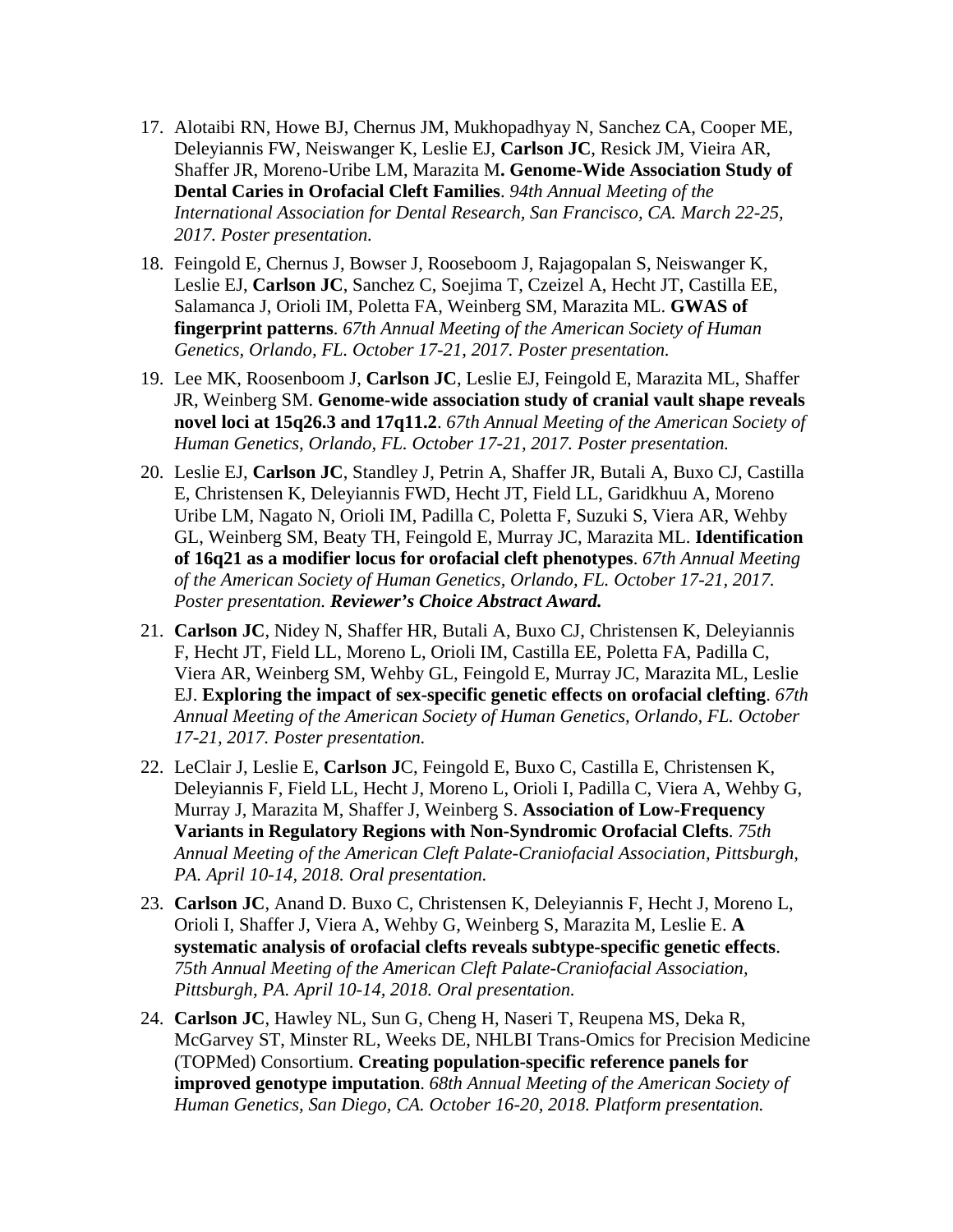- 25. † Russell EM, **Carlson JC**, Hawley NL, Sun G, Cheng H, Naseri T, Reupena MS, Deka R, Weeks DE, McGarvey ST, Minster RL, TOPMed Diabetes Working Group. **Genome-wide association studies of type 2 diabetes phenotypes in Samoans**. *68th Annual Meeting of the American Society of Human Genetics, San Diego, CA. October 16-20, 2018. Poster presentation.*
- 26. Shaffer JR, LeClair J, **Carlson JC**, Feingold E, Buxo CJ, Castilla EE, Christensen K, Deleyiannia FWB, Field LL, Hecht JT, Moreno L, Orioli IM, Padilla C, Vieira AR, Wehby GL, Murray JC, Weinberg SM, Marazita ML, Leslie EJ. **Association of Low-Frequency Variants in Regulatory Regions with Non-Syndromic Orofacial Clefts**. *68th Annual Meeting of the American Society of Human Genetics, San Diego, CA. October 16-20, 2018. Poster presentation.*
- 27. ‡ **Carlson JC**, Russell EM, Zhang JZ, Hawley NL, Moors J, Cheng H, Dalbeth N, de Zoysa J, Harre Hindmarsh J, Murphy R, Naseri T, Reupena MS, Stamp L, Tuitele J, Deka R, McGarvey ST, Merriman TR, Weeks DE, Minster RL, and the TOPMed Lipids Working Group. **A large effect, Polynesian-specific, stop-gained variant in**  *BTNL9* **is associated with atherogenic lipid profiles.** *69th Annual Meeting of the American Society of Human Genetics, Houston, TX. October 15-19, 2019. Poster presentation.*
- 28. ‡ Krishnan M, Leask M, Major TJ, **Carlson JC**, Zhang JZ, Russell EM, Minster RL, Weeks DE, Hawley NL, Naseri T, Reupena MS, Deka R, Cheng H, McGarvey ST, Dalbeth N, Zoysa J, Murphy R, Stamp L, Hindmarsh JH, Merriman TR, Moors J, TOPMed Lipids Working Group. **A novel variant in** *CETP* **is associated with higher HDL-cholesterol in people of Polynesian ancestry.** *69th Annual Meeting of the American Society of Human Genetics, Houston, TX. October 15-19, 2019. Poster presentation.*
- 29. † Erdogan-Yildirim Z, **Carlson JC**, Pomer A, Hawley NL, Cheng H, Naseri T, Reupena SM, Deka R, Lambert-Messerlian G, McGarvey ST, Weeks DE, Minster RL, TOPMed Reproductive Health Working Group. **Identification of susceptibility loci for reproductive traits in Samoan women.** *69th Annual Meeting of the American Society of Human Genetics, Houston, TX. October 15-19, 2019. Poster presentation.*
- 30. ‡ Russell EM, Harris DN, **Carlson JC**, Zhang JZ, Hawley NL, Cheng H, Naseri T, Reupena SM, Chen IY, Rao DC, Hsiung AC, Chuang LM, Sheu W, Darbar D, Deka R, O'Connor TD, McGarvey ST, Weeks DE, Minster RL, TOPMed Population Genetics Working Group. **Evidence of natural selection in Samoans is associated with BMI and the immune system.** *69th Annual Meeting of the American Society of Human Genetics, Houston, TX. October 15-19, 2019. Poster presentation.*
- 31. ‡ Zhang JZ, **Carlson JC**, Hawley NL, Sun G, Cheng H, Naseri T, Reupena MS, Deka R, McGarvey ST, Minster RL, Weeks DE. **A multivariate Bayesian genetic association analysis of a** *CREBRF* **variant and adiposity-related phenotypes.** *69th Annual Meeting of the American Society of Human Genetics, Houston, TX. October 15-19, 2019. Poster presentation.*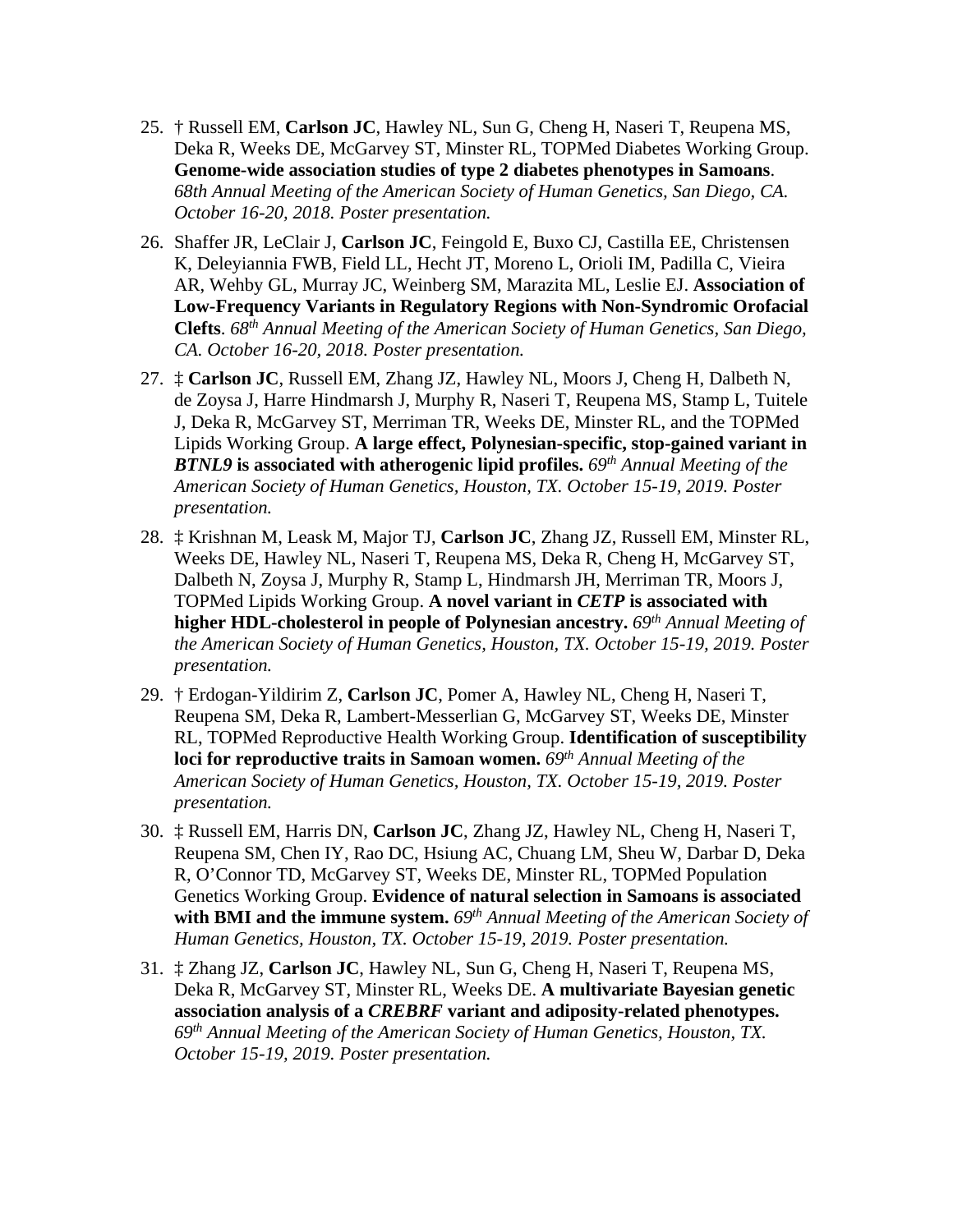- 32. ‡ Minster RL, **Carlson JC**, Zhang JZ, Hawley NL, Rosenthal SR, Cheng H, Naseri T, Reupena MS, Viali S, Tuitele J, Deka R, McGarvey ST, Weeks DE. **Genome**wide association study of height in Samoan individuals. 70<sup>th</sup> Annual Meeting of *the American Society of Human Genetics, Virtual Meeting, October 27-30, 2020. Poster presentation.*
- 33. ‡ **Carlson JC**, Zhang JZ, Hawley NL, Blobner BM, Cheng H, Naseri T, Reupena MS, Viali S, Tuitele J, Deka R, McGarvey ST, Minster RL, Weeks DE, TOPMed Blood Pressure Working Group. **Samoan GWASs identify novel associations with blood pressure phenotypes.** *70th Annual Meeting of the American Society of Human Genetics, Virtual Meeting, October 27-30, 2020. Poster presentation.*
- 34. ‡ Krishnan M, **Carlson JC**, Zhang JZ, Cheng H, Naseri T, Reupena MS, Deka R, Mathias RA, Taub MA, Hawley NL, McGarvey ST, Weeks DE, Minster RL, TOPMed Hematology and Hemostasis Working Group, TOPMed Structural Variation Working Group. **GWAS of telomere length in individuals of Samoan ancestry.** *70th Annual Meeting of the American Society of Human Genetics, Virtual Meeting, October 27-30, 2020. Poster presentation*
- 35. † Erdogan-Yildirim Z, **Carlson JC**, Pomer A, Hawley NL, Cheng H, Naseri T, Reupena MS, Deka R, Lambert-Messerlian G, McGarvey ST, Weeks DE, Minster RL, TOPMed Reproductive Health Working Group. **GWAS of Polycystic Ovarian Syndrome (PCOS) in Samoan women.** *70th Annual Meeting of the American Society of Human Genetics, Virtual Meeting, October 27-30, 2020. Poster presentation*
- 36. ‡ Fu H, Hawley NL, **Carlson JC**, Russell EM, Cheng H, Naseri T, Reupena MS, Deka R, Choy CC, McGarvey ST, Minster RL, Weeks DE. **The missense variant, rs373863828, in** *CREBRF* **plays a role in longitudinal changes in BMI across adulthood.** *70th Annual Meeting of the American Society of Human Genetics, Virtual Meeting, October 27-30, 2020. Poster presentation.*
- 37. **Carlson JC**, Hawley NL, Cheng H, Naseri T, Reupena MS, Deka R, McGarvey ST, Minster RL, Weeks DE. **The role of population-specific genotype reference panels in genetic association studies**. *90th Annual Meeting of the American Association of Physical Anthropologists (AAPA), Physically Distanced but Intellectually Connected, April 7-28, 2021. Invited Oral Presentation.*
- \* equal contribution
- † co-authored with student
- ‡ co-authored with Biostatistics student

#### **7. Presentations**

1. **Carlson JC**. **Doctoring Your Clinical Trial with Adaptive Randomization: SAS Macros to Perform Adaptive Randomization**. *SAS® Global Forum, San Francisco, CA. April 28-May 1, 2013. Pharmaceutical SAS User Group (PharmaSUG), Chicago, IL, May 12-15, 2013. Platform presentation.*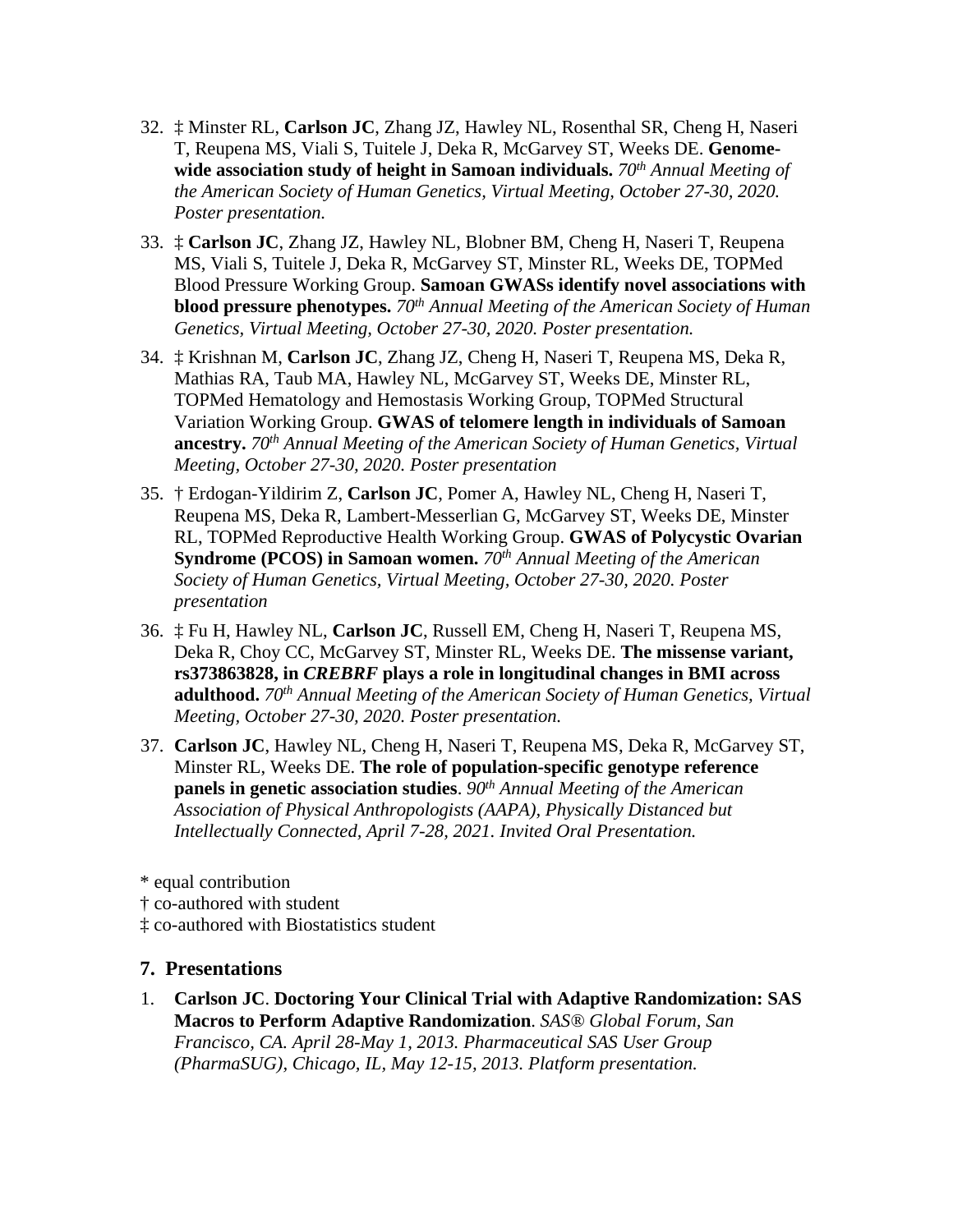- 2. **Carlson JC**, Leslie EJ, Shaffer JR, Schwender H, Taub MA, Ruczinski I, Murray JC, Beaty TH, Marazita ML, Feingold E. **Methods for detecting modifier genes responsible for phenotypic heterogeneity.** *65th annual meeting of the American Society of Human Genetics, Baltimore, MD. October 6-10, 2015. Poster presentation.*
- 3. **Carlson JC**. **A SAS Macro for Quick Descriptive Statistics.** *Western Users of SAS® Software Educational Forum and Conference, San Francisco, CA. September 7-9, 2016. Platform presentation.*
- 4. **Carlson JC**. **Creating Meaningful Factors from Dietary Questionnaires.** *Western Users of SAS® Software Educational Forum and Conference, San Francisco, CA. September 7-9, 2016. Invited speaker.*
- 5. **Carlson JC**, Leslie EJ, Shaffer JR, Christensen K, Deleyiannis F, Hecht JT, Moreno Uribe LM, Vieira AR, Wehby GL, Feingold E, Weinberg SM, Marazita ML. **Genome-wide interaction study implicates** *VGLL2* **and alcohol exposure in orofacial clefting.** *66th Annual Meeting of the American Society of Human Genetics, Vancouver, Canada. October 18-22, 2016. Poster presentation.*
- 6. **Carlson JC**, Nidey N, Shaffer HR, Butali A, Buxo CJ, Christensen K, Deleyiannis F, Hecht JT, Field LL, Moreno L, Orioli IM, Castilla EE, Poletta FA, Padilla C, Viera AR, Weinberg SM, Wehby GL, Feingold E, Murray JC, Marazita ML, Leslie EJ. **Exploring the impact of sex-specific genetic effects on orofacial clefting.** *67th Annual Meeting of the American Society of Human Genetics, Orlando, FL. October 17-21, 2017. Poster presentation.*
- 7. **Carlson JC**, Hawley NL, Sun G, Cheng H, Naseri T, Reupena MS, Deka R, McGarvey ST, Minster RL, Weeks DE, NHLBI Trans-Omics for Precision Medicine (TOPMed) Consortium. **Creating population-specific reference panels for improved genotype imputation**. *68th Annual Meeting of the American Society of Human Genetics, San Diego, CA. October 16-20, 2018. Platform presentation.*
- 8. **Carlson JC**, Russell EM, Zhang JZ, Hawley NL, Moors J, Cheng H, Dalbeth N, de Zoysa J, Harre Hindmarsh J, Murphy R, Naseri T, Reupena MS, Stamp L, Tuitele J, Deka R, McGarvey ST, Merriman TR, Weeks DE, Minster RL, and the TOPMed Lipids Working Group. **A large effect, Polynesian-specific, stop-gained variant in**  *BTNL9* **is associated with atherogenic lipid profiles.** *69th Annual Meeting of the American Society of Human Genetics, Houston, TX. October 15-19, 2019. Poster presentation*
- 9. **Carlson JC. Simulation-based activities to enhance graduate students' understanding of introductory statistics concepts.** *Conference on Teaching and Learning in Higher Education, Pittsburgh, PA. November 15, 2019. Poster presentation.*
- 10. **Carlson JC. Using a competency-based grading system in an introductory biostatistics course to improve student mastery.** *2020 Association of Schools and Programs of Public Health (ASPPH) Annual Meeting. March 18-20, 2020. Poster Presentation. Canceled due to COVID-19*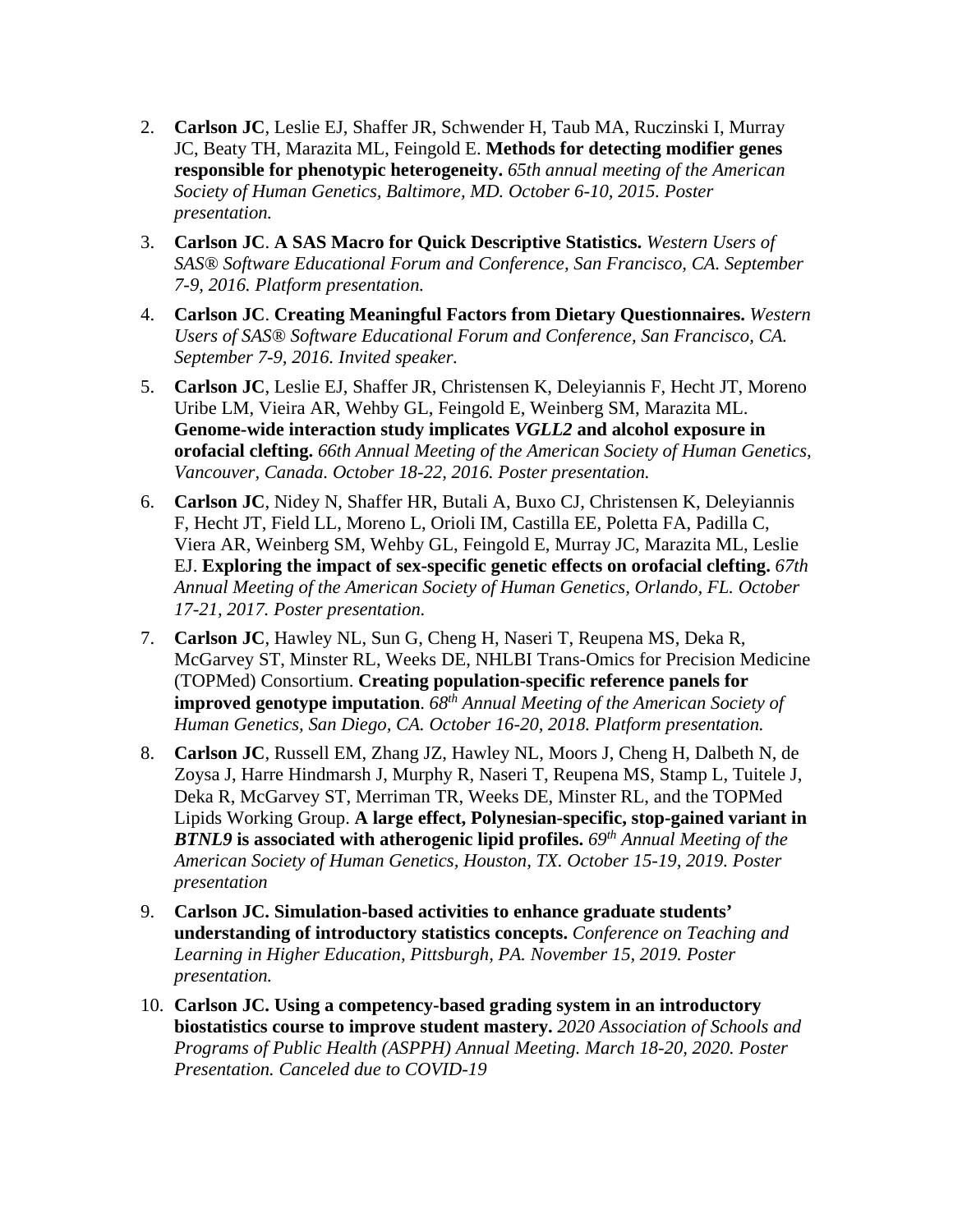- 11. **Carlson JC**, Youk A. **Using competency-based grading systems to improve student mastery.** *Pittsburgh Regional Faculty Symposium, Pittsburgh, PA. March 27, 2020. Workshop presentation. Canceled due to COVID-19*
- 12. **Carlson JC**, Youk A. **Lunchtime Chat - Specification Grading**. *Graduate School of Public Health, University of Pittsburgh, June 29, 2020.*
- 13. **Carlson JC**, Martinson J. **Lunchtime Chat – Canvas.** *Graduate School of Public Health, University of Pittsburgh, July 18, 2020.*
- 14. **Carlson JC. Population-specific genotype reference panels boost genetic association studies.** *Biostatistics Research Day, Department of Biostatistics, University of Pittsburgh, March 4, 2021.*
- 15. **Carlson JC**, Hawley NL, Cheng H, Naseri T, Reupena MS, Deka R, McGarvey ST, Minster RL, Weeks DE. **The role of population-specific genotype reference panels in genetic association studies**.  $90<sup>th</sup>$  *Annual Meeting of the American Association of Physical Anthropologists (AAPA), Physically Distanced but Intellectually Connected, April 7-28, 2021. Invited Presentation.*

#### **8. Non-Print Media (Software, electronic)**

n/a

#### **9. Other Publications**

n/a

### **SERVICE**

#### **1. Service to School and University**

| Years            | <b>Committee</b>                                                                             | <b>Position</b>       |
|------------------|----------------------------------------------------------------------------------------------|-----------------------|
| $2017 -$<br>2018 | Health Professionals Prep (HPP) Program<br>University of Pittsburgh                          | Volunteer             |
| $2018 -$<br>2019 | <b>M.S. Innovations Committee</b><br>Department of Biostatistics<br>University of Pittsburgh | Member<br>(appointed) |
| $2018 -$         | M.S. Program Committee<br>Department of Biostatistics<br>University of Pittsburgh            | Member<br>(appointed) |
| $2018 -$         | M.S. Comprehensive Exam Committee<br>Department of Biostatistics<br>University of Pittsburgh | Member<br>(appointed) |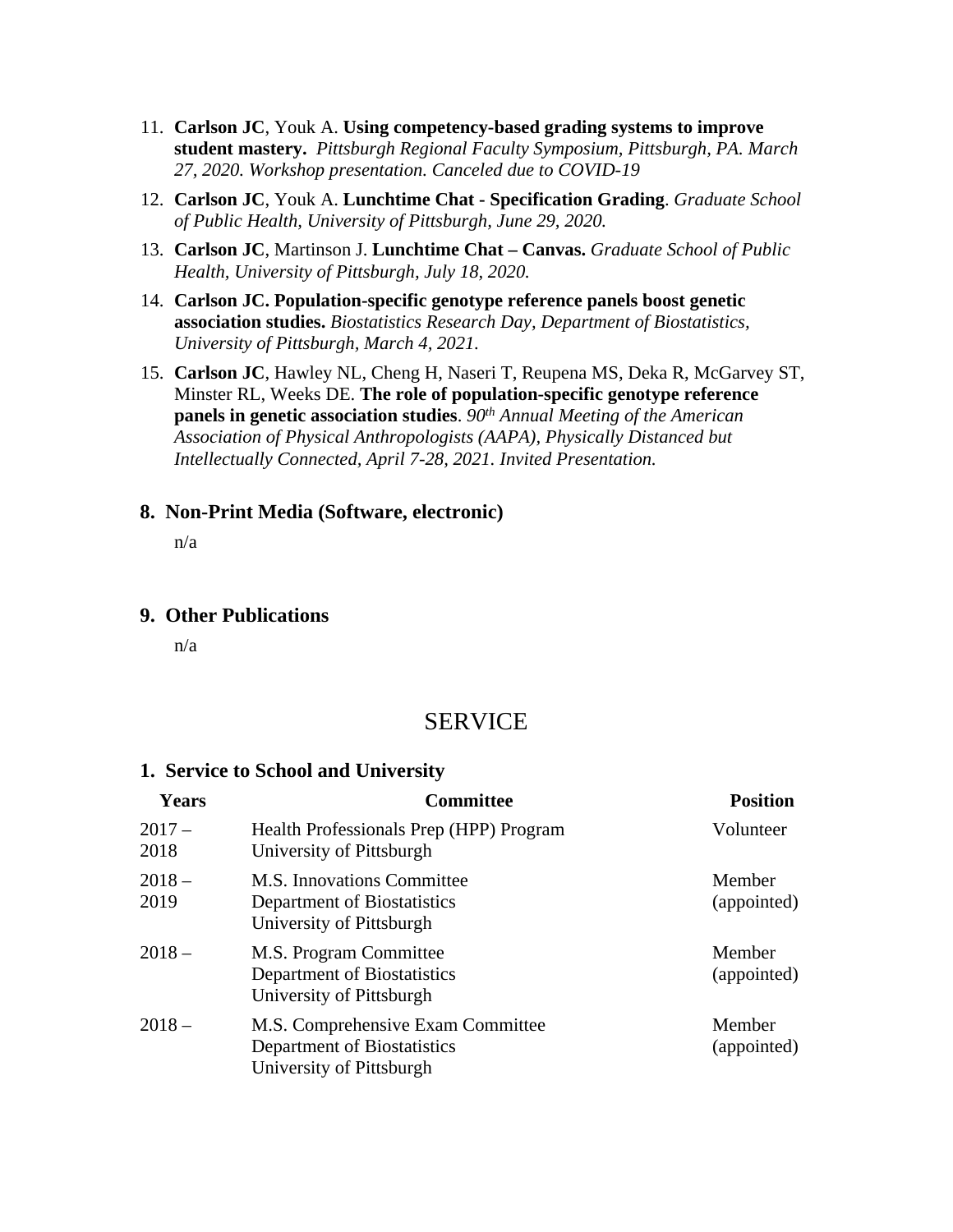| Years    | <b>Committee</b>                                                                                                              | <b>Position</b>       |
|----------|-------------------------------------------------------------------------------------------------------------------------------|-----------------------|
| $2018 -$ | M.P.H. Committee<br>Graduate School of Public Health<br>University of Pittsburgh                                              | Member<br>(appointed) |
| $2018 -$ | <b>Curriculum Committee</b><br>Department of Biostatistics<br>University of Pittsburgh                                        | Member<br>(appointed) |
| $2018 -$ | Ph.D. Epidemiology Preliminary Exam – Biostatistics<br><b>Exam Subcommittee</b><br>University of Pittsburgh                   | Member<br>(appointed) |
| $2019-$  | Dean's Day Competition<br>Graduate School of Public Health<br>University of Pittsburgh                                        | Faculty<br>Judge      |
| 2020     | Convocation – Biostatistics Departmental Celebration<br><b>Planning Committee</b><br>University of Pittsburgh                 | Chair<br>(appointed)  |
| $2020 -$ | Ph.D. Biostatistics Qualifying Exam – Applied Exam<br>Subcommittee<br>Department of Biostatistics<br>University of Pittsburgh | Member<br>(appointed) |
| $2020 -$ | <b>Teaching Task Force</b><br>Department of Biostatistics<br>University of Pittsburgh                                         | Member<br>(appointed) |
| $2021 -$ | BSPH and graduate educational programs planning group<br>Department of Biostatistics<br>University of Pittsburgh              | Member<br>(appointed) |
| $2021 -$ | Diversity planning group<br>Department of Biostatistics<br>University of Pittsburgh                                           | Member<br>(appointed) |

### **2. Service to Field of Scholarship**

### **a. Editorial Boards, Editorships**

|     | Date | <b>Position</b> | Organization |
|-----|------|-----------------|--------------|
| n/a |      |                 |              |

## **b. Manuscript and Other Document/Publication Review**

| <b>Dates</b> |                              | <b>Journal Title</b> |
|--------------|------------------------------|----------------------|
| 2017         | <b>BMC Oral Health</b>       |                      |
| 2018         | <b>Clinical Biochemistry</b> |                      |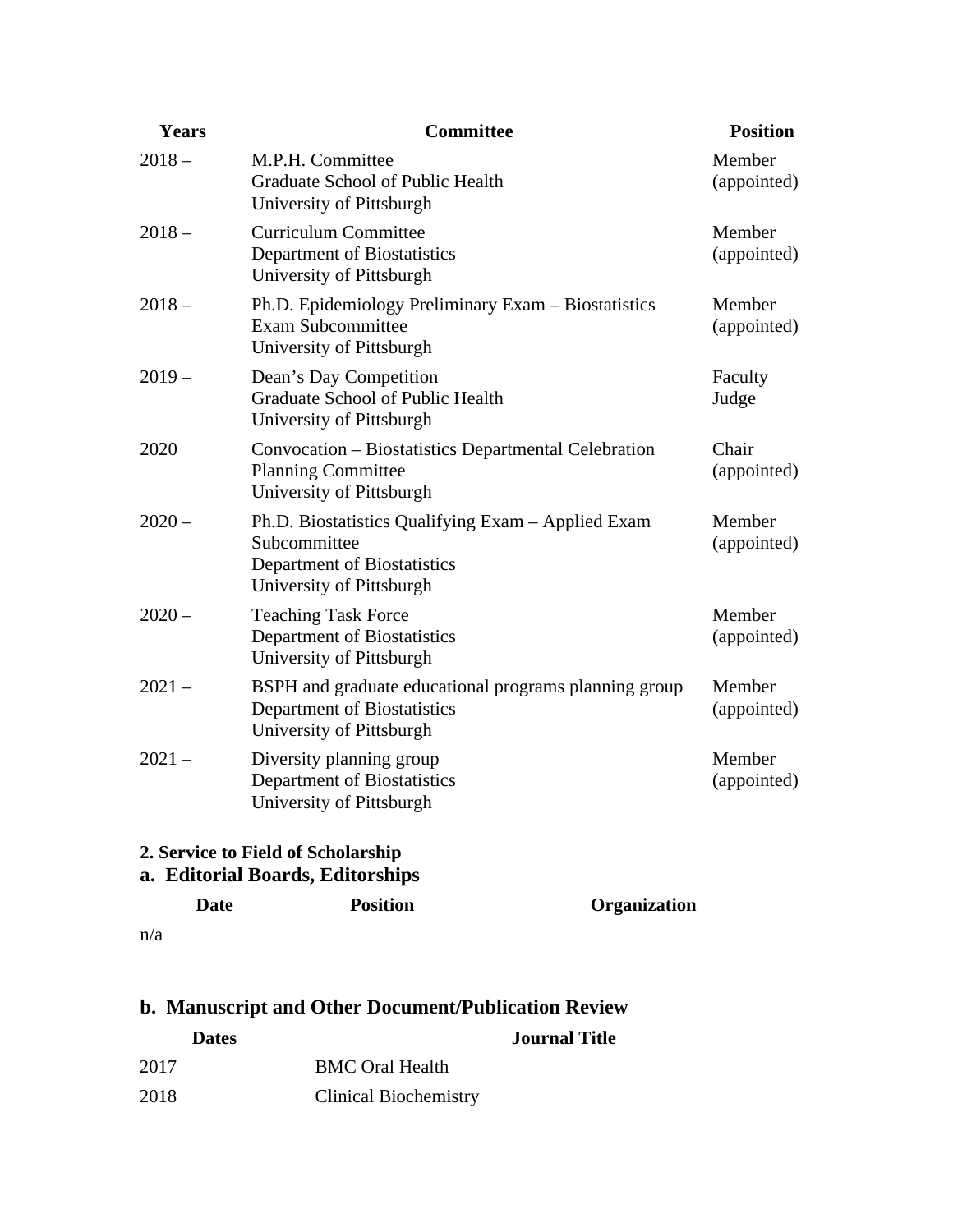| <b>Dates</b>  | <b>Journal Title</b>      |
|---------------|---------------------------|
| 2019          | PLoS One                  |
| 2019          | Human Molecular Genetics  |
| $2020 - 2021$ | Life                      |
| 2020          | <b>Nutrients</b>          |
| 2021          | Genetic Epidemiology      |
| 2021          | <b>Annals of Medicine</b> |

### **c. Study Sections, Review Panels, and Advisory Boards**

| <b>Date</b> | <b>Position</b>      | <b>Organization and Nature of Activity</b>                                                                       |
|-------------|----------------------|------------------------------------------------------------------------------------------------------------------|
| 2016        | <b>Section Chair</b> | Western Users of SAS Software Educational<br>Forum and Conference<br>San Francisco, CA                           |
| $2018 -$    | Member               | Anthropometry and Adiposity Working Group<br><b>NHLBI</b> Trans-Omics for Precision Medicine<br>(TOPMed) Program |
| $2018-$     | Member               | <b>Analysis Working Group</b><br><b>NHLBI</b> Trans-Omics for Precision Medicine<br>(TOPMed) Program             |
| $2020 -$    | Member               | Lipids Working Group<br><b>NHLBI Trans-Omics for Precision Medicine</b><br>(TOPMed) Program                      |
| $2020 -$    | Member               | <b>Blood Pressure Working Group</b><br><b>NHLBI Trans-Omics for Precision Medicine</b><br>(TOPMed) Program       |
| $2019-$     | Volunteer reviewer   | American Society of Human Genetics Annual<br><b>DNA Day Essay Contest Judge</b>                                  |

### **d. Leadership in Scholarly and Professional Organizations and Honorary Societies**

| <b>Date</b> | <b>Position</b> | <b>Organization</b> |
|-------------|-----------------|---------------------|
| n/a         |                 |                     |

**3. Service for Practice and Policy-Making, including Consultantships**

**a. Governmental Organizations**